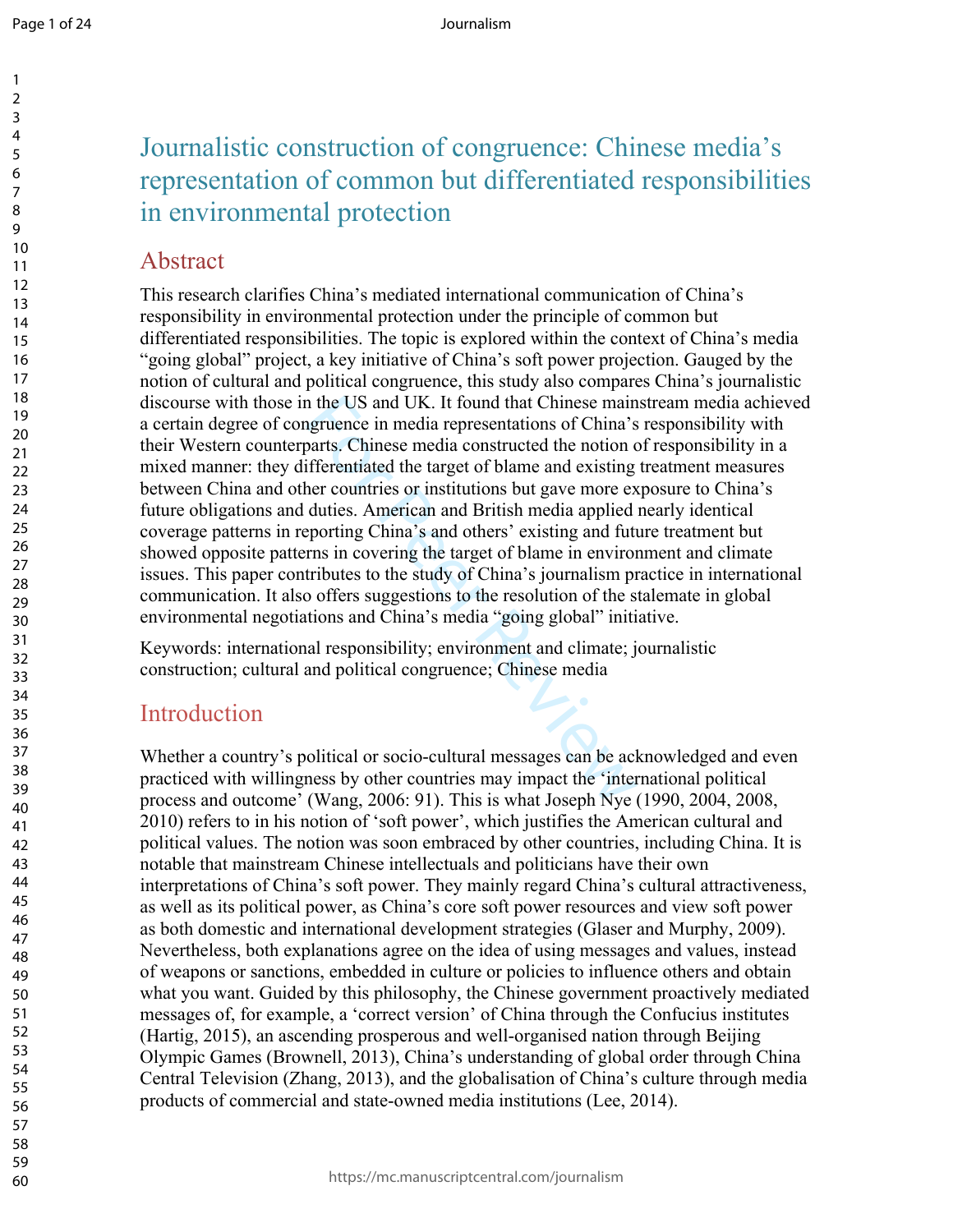#### Journalism

Thina-related responsibilities in environmenta<br>lements in China's foreign policies, are inclu<br>piece of evidence is China's pledges to the 2<br>y Harris (2017) as one of China's endeavour<br>nised by the international community a This study put foci on the mediated messages of the principle of common but differentiated responsibilities (hereafter, CBDR) constructed and delivered by China's mainstream international media which are dedicated to China's image management and soft power generation initiatives. The principle of CBDR is the core of international climate politics (Post et al., 2018). However, it is diversely interpreted because of its loose definition (Matsui, 2002; Stone, 2004). Taking advantage of the national strategy of soft power projection, the Chinese government may construct its interpretations of the principle of CBDR and strive to make this discourse accepted by others through mediated channels. This presumption is based on the following considerations. By emphasising the dynamism of attraction, Joseph Nye argued that three major resources, 'its culture (in places where it is attractive to others), its political values (when it lives up to them at home and abroad), and its foreign policies (when they are seen as legitimate and having moral authority)' (2004: 11), can generate soft power for a country. It is safe to presume that the messages of China-related responsibilities in environmental protection, which form one of the core elements in China's foreign policies, are included in China's soft power initiatives. One piece of evidence is China's pledges to the 2015 Paris Agreement, which was dissected by Harris (2017) as one of China's endeavours to make China's foreign policies recognised by the international community and generate soft power. The outbound communication through transnational news media institutions may be employed as the key channels, especially after the launch of the media "going global" project, which was lavishly invested by the Chinese government as an essential element of China's impression-improvement strategies (Hu et al., 2013). Moreover, the Chinese leadership stressed the necessity of conveying China's perspectives in outbound communication (Li, 2010), which is commonly defined as securing the power of discourse by the Chinese politicians (Cunningham, 2012). Therefore, China's mainstream transnational media institutions probably constructed the messages in their own frames, aspiring to be accepted by overseas audiences and generate soft power.

The notion of mediated public diplomacy and cultural and political congruence (Entman, 2008; Sheafer and Shenhav, 2009) illuminates the direction of the construction of mediated messages in effective international communication. It stresses the importance of overlap of the dominant political cultures between the projecting and the receiving nations in the acceptance of the mediated messages. The journalism scholarship is rich in examining the outcome of China's mediated public diplomacy. For instance, scholars found their limited influence on global information flow and foreign audiences' perceptions of China's national branding (Zhang, 2008) and the image of Chinese leadership (Cheng et al., 2016), or their substantial influence on international news coverage on the 2014 Hong Kong Protest (Zhang et al., 2018) and on major global affairs marginalised by Western media (Zeng, 2010). The academia also extensively explored the underlying problems in China's international communication, such as the production values, professionalism, credibility, and market structures (Lee, 2014; Xin, 2009), the politicised messages and values employed by the Chinese government (Hartig, 2015), the wider Chinese socio-political and ideological environment (Ding, 2011), and its difference with that in other countries, especially Western countries (Sun, 2014). However, there is a lack of research on how the mechanism of cultural and political congruence impacts the journalistic construction of international communication messages. This study will be the first one that delves into this topic. Through clarifying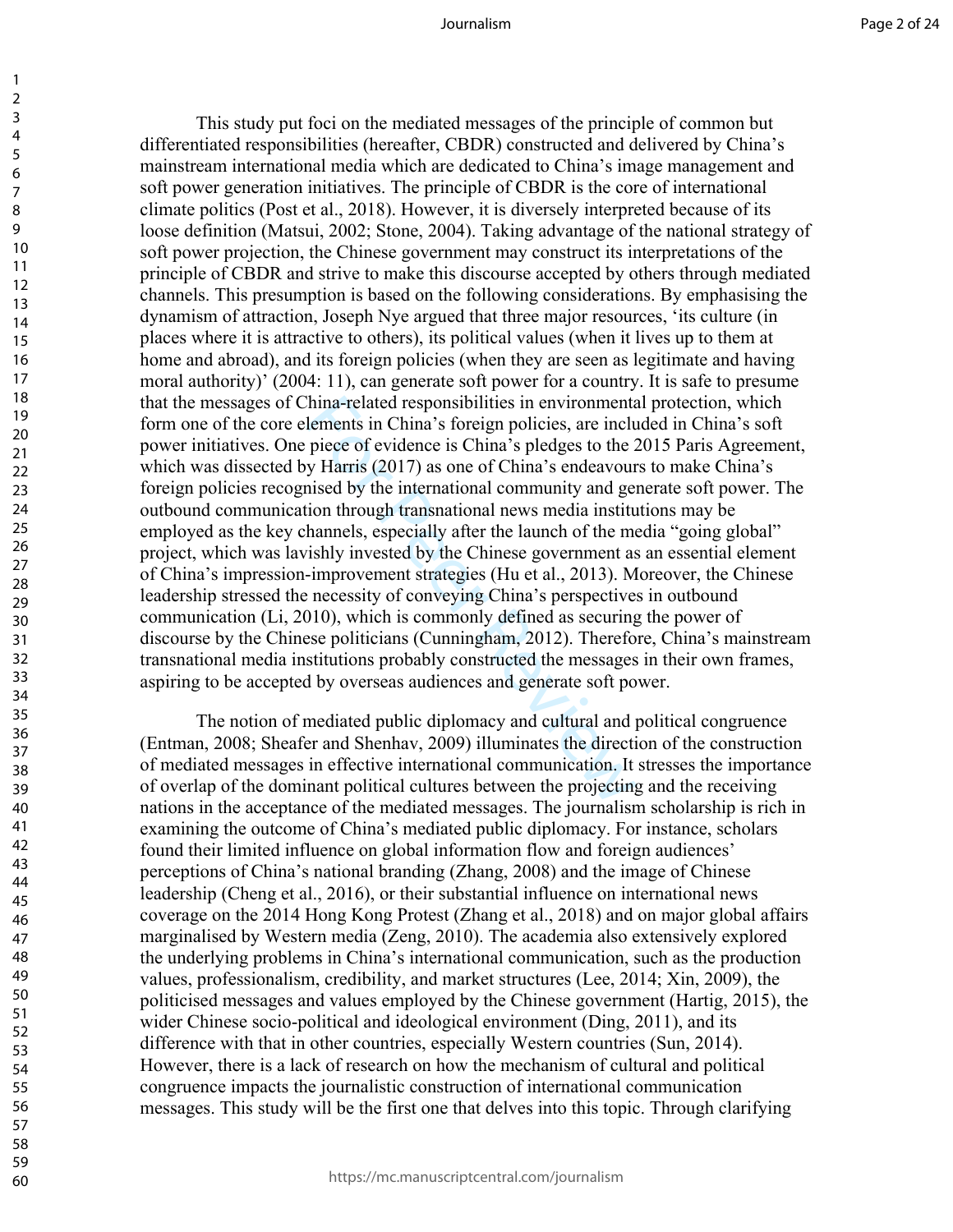#### Journalism

China's mediated messages of China's responsibility under the principle of CBDR, this study is theoretically significant in revealing the application of cultural and political congruence in China's international communication. It is also of vital empirical importance to China's, as well as other countries', future strategic international communication, especially in breaking the stalemate in global environmental negotiations.

Following the introduction, this paper reviews existing studies on China's role in the global environmental protection under the principle of CBDR and the theoretical framework of mediated public diplomacy and cultural and political congruence. It then details the sampling procedures of Chinese and Western media and the research method of qualitative content analysis. The research findings are displayed according to the themes of emission issues, international assistance, international cooperation, and the compliance with the principle. In the discussion section, this paper explains the research findings based on the theory of cultural political congruence, clarifies the theoretical and empirical contributions, and proposes future research agendas.

## China's involvement in global environmental protection and the principle of CBDR

rinciple. In the discussion section, this paper<br>theory of cultural political congruence, clarif<br>s, and proposes future research agendas.<br>ment in global environmental prot<br>or Peer Seemed intensive between China and other<br>on The battle of discourses seemed intensive between China and other national and institutional members on China's role in global environmental protection. China was criticised for becoming 'the largest national source of pollution causing climate change' (Harris, 2011: 2). Nevertheless, the Chinese government hesitated to accept its responsibilities in, for example, fulfilling mandatory emissions-reduction targets since the 1980s when global negotiations on climate change initiated (Harris, 2011). The major ethical reasons that the Chinese government insisted were: one, the developed countries should shoulder the responsibility ahead of others since their development was at the cost of the environment; two, China as a developing country should prioritise domestic development (Harris, 2011). With the disasters caused by environmental damages escalating, the rest of the world exhorted the Chinese government to undertake responsibilities in environmental protection. In 2005, former US deputy secretary of state Robert Zoellick (2005) claimed that 'We need to urge China to become a *responsible stakeholder* in that system' (emphasis in original). Echoing this statement, in the domain of environmental protection, various institions and politicians specified China's, along with other countries', responsibilities in climate change, energy policy, and other areas of environmental protection (see Commission of the European Communities, 2006; Merkel, 2007; The White House, 2010).

Hoo (2013: 171) observed that 'Washington never explicitly specified what it thought these responsibilities should be' and 'At the official level, Chinese leaders… did not go beyond general assertions or claims'. The vagueness of the political languages perhaps can be attributed to the trickiness of defining *responsibility*. Furthermore, as to the question '[Is] China responsible for climate change', Harris answered that 'Not surprisingly, the answer must always be prefaced by 'it depends'' (2011: 18). In other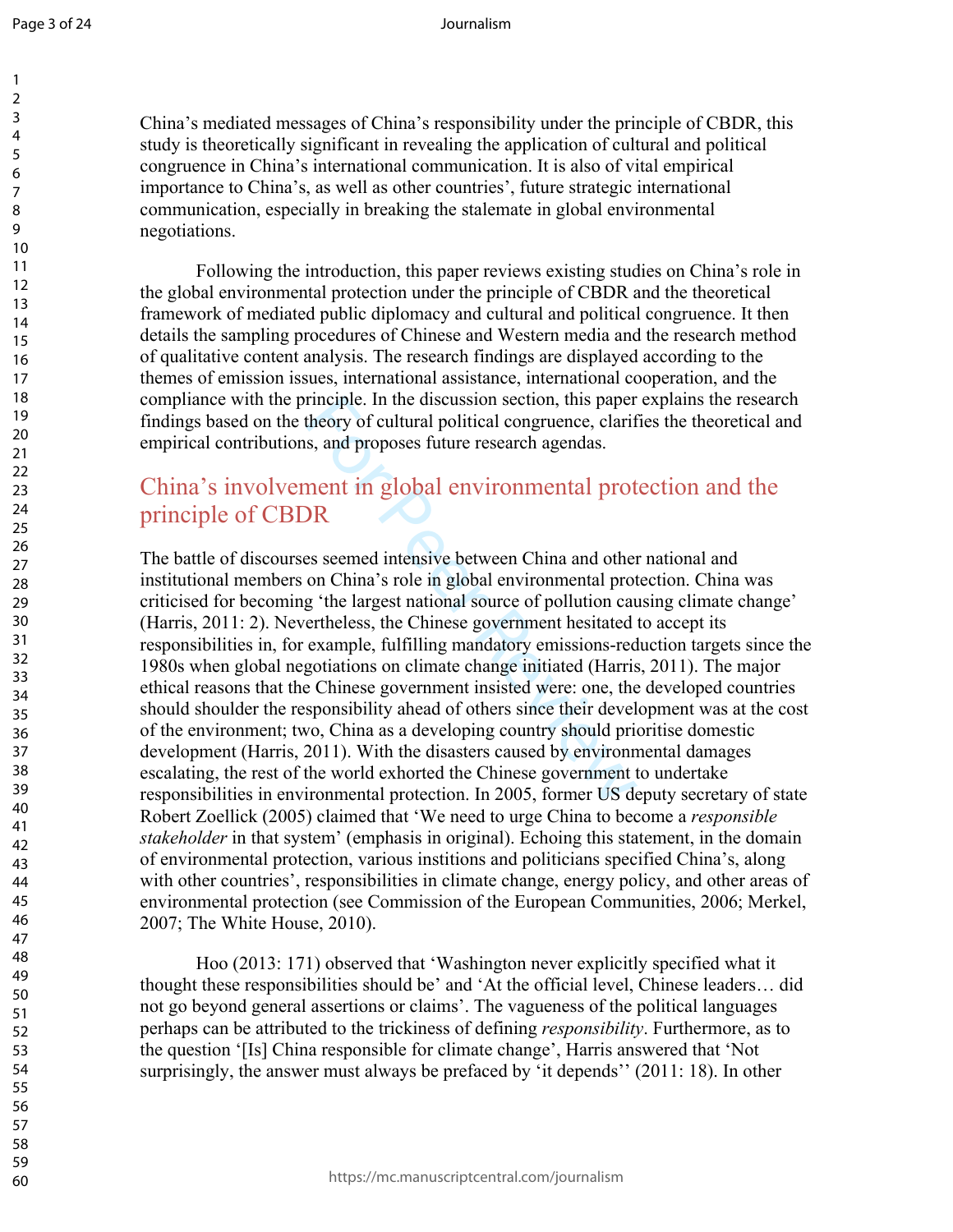words, there is still much space to interpret China's involvement in global environmental protection issues by China itself and by others.

The situation shows no difference when it comes to the core principle of international climate politics, the principle of CBDR (Post et al., 2018). It was firstly explicitly addressed in the Rio Declaration at the 1992 United Nations Conference on Environment and Development (Rajamani, 2000; Stone, 2004). It was defined in Principle 7 which reads:

States shall cooperate in a spirit of global partnership to conserve, protect and restore the health and integrity of the Earth's ecosystem. In view of the different contributions to global environmental degradation, States have common but differentiated responsibilities. The developed countries acknowledge the responsibility that they bear in the international pursuit of sustainable development in view of the pressures their societies place on the global environment and of the technologies and financial resources they command. (United Nations, 1992)

ressures their societies place on the global envirously<br>financial resources they command. (United Nat<br>s of vital importance in global environmenta<br>g of global environmental protection convent<br>work Convention on Climate Cha The principle is of vital importance in global environmental protection that it has guided the law-making of global environmental protection conventions including the United Nations Framework Convention on Climate Change (UNFCCC) and the Kyoto Protocol (Matsui,  $2002$ ).<sup>1</sup> Nevertheless, the loose definition of the principle induces different interpretations, such as different emphasis of the two elements of the principle, namely the common responsibilities and the differentiated responsibilities (Matsui, 2002). The scholarly debates well reflected the discursive conflicts among countries concerning the international environmental protection issues. Adding to the discursive chaos is the fact that as a 'fundamental principle of international environmental law', this principle can not initiate 'concrete legal operations or consequences' but only be activated when using along with conventions and judged by the context (Matsui, 2002: 166).

The diverse interpretation of a country' responsibilities in global environment and climate issues not only appears in the domain of international law but also in environmental communication. For example, Post and collaborators (2018) found that media in developed and developing countries significantly less attributed the casual responsibility, i.e. blame for environmental problems, to the in-group members, evidencing the 'in-group-protecting patterns' (p. 13). Similar conclusion was also obtained by Liang et al.'s (2014) research on Chinese TV which shifted the blame to developed countries in its news coverage of the 2009 UN climate change conference in Copenhagen.

However, the journalistic representations of 'in-group favoritism' and 'out-group derogation' (Post et al., 2018) are not helpful for achieving agreement in global environmental negotiations. It further induces three questions. Firstly, does that mean there is no common ground between different countries in their journalistic representations of environmental protection issues and there will be never-ending arguments on the notion of responsibility? Secondly, as to the case of China, who is proactively engaging in the media "going global" project and soft power projection, is it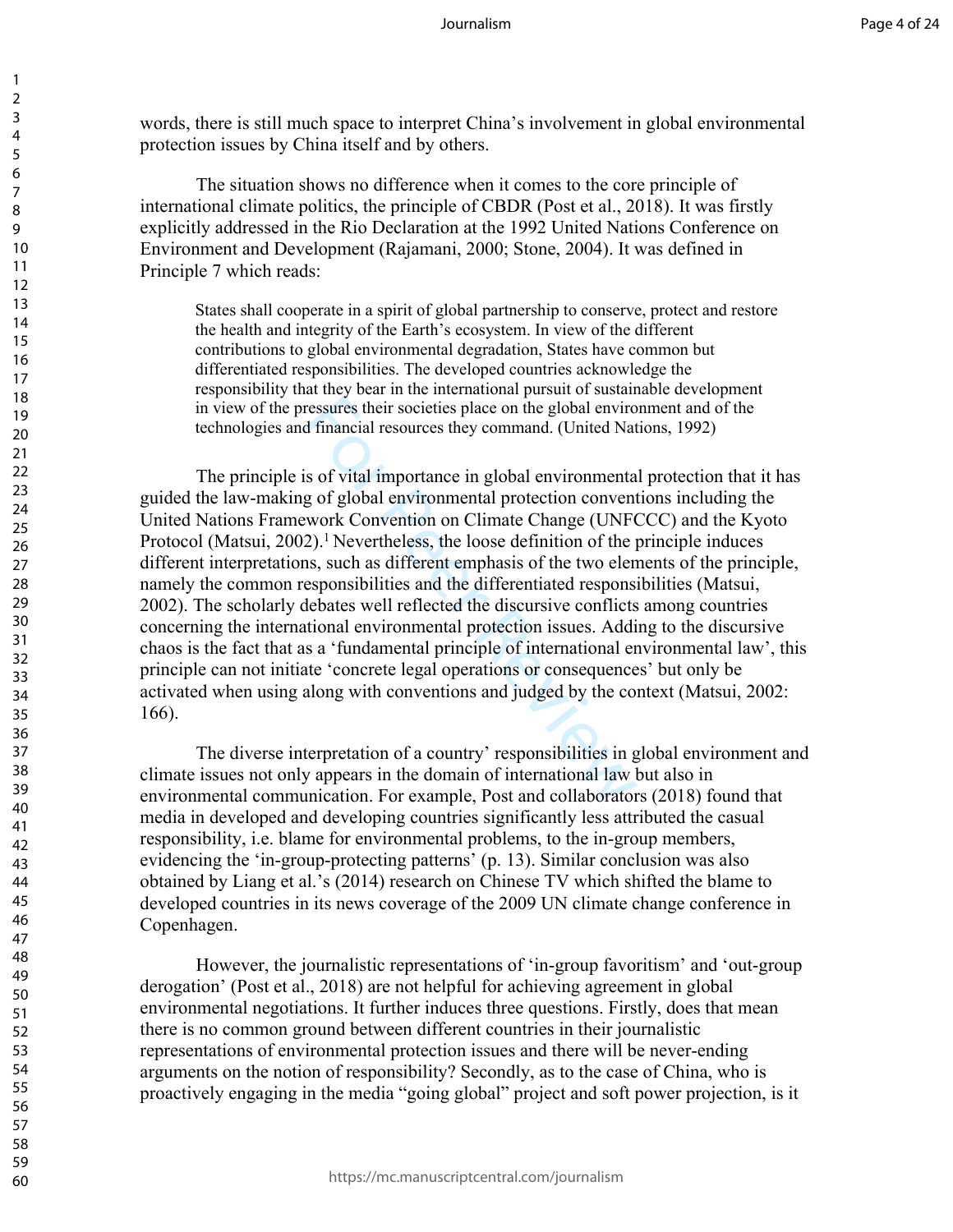applying the same or a different way of mediated communication in representing China's involvement in the principle of CBDR? Thirdly, if China does apply a different manner of journalistic representation, then how? Discussing China's journalism practice in international communication under the backdrop of China's soft power projection, this study assumes that it will comply with the mechanism of cultural and political congruence.

## Mediated public diplomacy and cultural and political congruence

ly discussed in the intermedia agenda setting<br>ang et al., 2017), with the political intentions<br>tional area. It is viewed as one of the most ir<br>in soft power practices (Entman, 2008) sinc<br>and shared meaning' (Roselle et al. The process that the practicing country promotes its agendas and messages, especially of its foreign policies, through mediated channels and tries to exert influence on the target country's mediated channels is defined by Entman (2008) as mediated public diplomacy. The concept links the scholarly interest in the mutual influence of media agendas and/or frames, which is widely discussed in the intermedia agenda setting scholarship (e.g. Vonbun et al., 2016; Jang et al., 2017), with the political intentions of gaining acceptance and trust in the international area. It is viewed as one of the most important mechanisms of garnering attraction in soft power practices (Entman, 2008) since it is effective 'to create consensus around shared meaning' (Roselle et al., 2014: 72) and 'to increase mutual understanding and respect of differences through positive media messages' (Servaes, 2016: 440). The reason is that it goes beyond the ideas such as glocalization (Robertson, 1995) and the technical measures such as adapting to local media languages and formats (Chang, 2003; Wu, 2008) by considering the acceptance of messages and values in the media products in other countries to achieve the above communicative purposes.

Scholars including Entman (2008) and Sheafer and Shenhav (2009) thus concluded the essence of mediated public diplomacy with the notion of cultural and political congruence, which refers to the degree of overlap of the dominant political cultures between the projecting and the receiving nations. Existing studies evidenced the importance of cultural and political congruence in international communication. For example, Sheafer and Gabay (2009) confirmed the in regards to the issues of Israel's disengagement from Gaza and the general elections in the Palestinian Authority, media agendas and framings from Israel were better received in the US than in British media and the opposite happens to the Palestinian Authority, and the higher cultural political proximity between an antagonist and a foreign country plays a positive role in the acceptance of media language in another country. Once again, Sheafer et al. (2014) identified that the relative political proximity between Israel and a foreign country is an effective indicator of the acceptance of Israel's news framing in the Gaza War.

The key of China's media "going global" project, as required by the Chinese government, includes 'enabling foreign people to hear the voice of China' (Hayden, 2012: 181) and prioritising the dissemination of China's 'social development, and internal and external policies' (Zhao, 2011) through the channel of mediated public diplomacy. Existing studies have documented the proactive measures that the Chinese government adopted in promoting mediated public diplomacy (e.g. Cheng et al., 2016; Zhang et al., 2018). To overcome the pre-existing cultural and political distance between the Chinese and the Western society, this study assumes that China's outbound media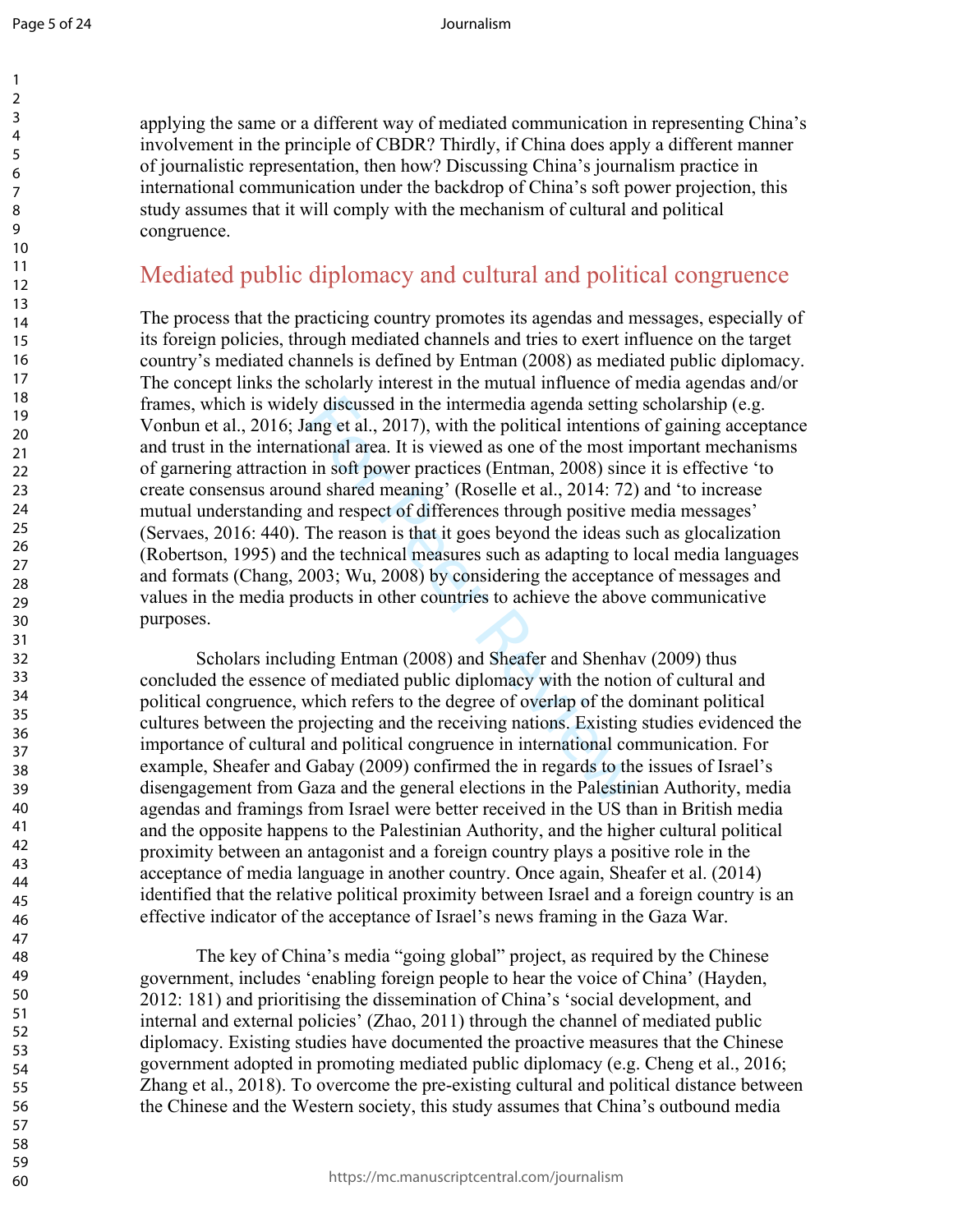will strive to construct journalistic messages concerning China's foreign policies in congruence with those in other countries. Based on Entman's (2008: 94) illustration of the interrelationship between the degree of cultural and political congruence of two societies and US's projection of soft power messages in receiving countries' mainstream media institutions, this study proposes another one which is specific to China's journalism practice in international communication (see Figure 1).

[insert Figure 1.]

S. Although the primary purpose, as contend<br>ceeptable China's new political slogan of 'the<br>d dissemination strategies may probably proce, 2015). On the contrary, Hartig (2015) co<br>oc, 2015). On the contrary, Hartig (2015) c Previous studies have contributed to the examination of Chinese media's endeavours in the construction of mediated messages in international communication. For example, Boc (2015) argued that China's construction and promotion of the notion of African Dream was based on their shared colonised historical background and similar development objectives. Although the primary purpose, as contended in the study, was to make attractive and acceptable China's new political slogan of 'the Chinese Dream', the above construction and dissemination strategies may probably produce promising outcomes in Africa (Boc, 2015). On the contrary, Hartig (2015) concluded that the messages communicated by the Confucius Institutes largely bypassed politically sensitive issues and mapped a 'correct version' of China to others, inducing credibility issues among foreign audiences. Focusing on the construction of China's responsibility in global environmental protection under the principle of CBDR, the first research question this study aims to answer is:

RQ1: What were China's mediated messages of China's involvement in the principle of common but differentiated responsibilities during China's media "going global" project?

To better illustrate how much congruence of journalistic messages that Chinese outbound media achieved with those in the media outlets in other countries, this study also tries to unearth the journalistic representations in American and British media by asking:

RQ2: How did American and British mainstream media portray China's involvement in global environmental protection issues when they interpreted the principle of common but differentiated responsibilities during China's media "going global" project?

## Research Methods

### Selection of Chinese media and sampling

This study used English-language news articles from the newswire of Xinhua News Agency and the newspapers (including their online data) of *China Daily*, *People's Daily*, and *Global Times*. These media institutions were selected because they were among the most supported media institutions during China's media "going global" project and serve as a significant part of China's international discourse construction initiatives (d'Hooghe, 2011; Hu and Ji, 2012). Table 1 provides a brief introduction of the selected Chinese media.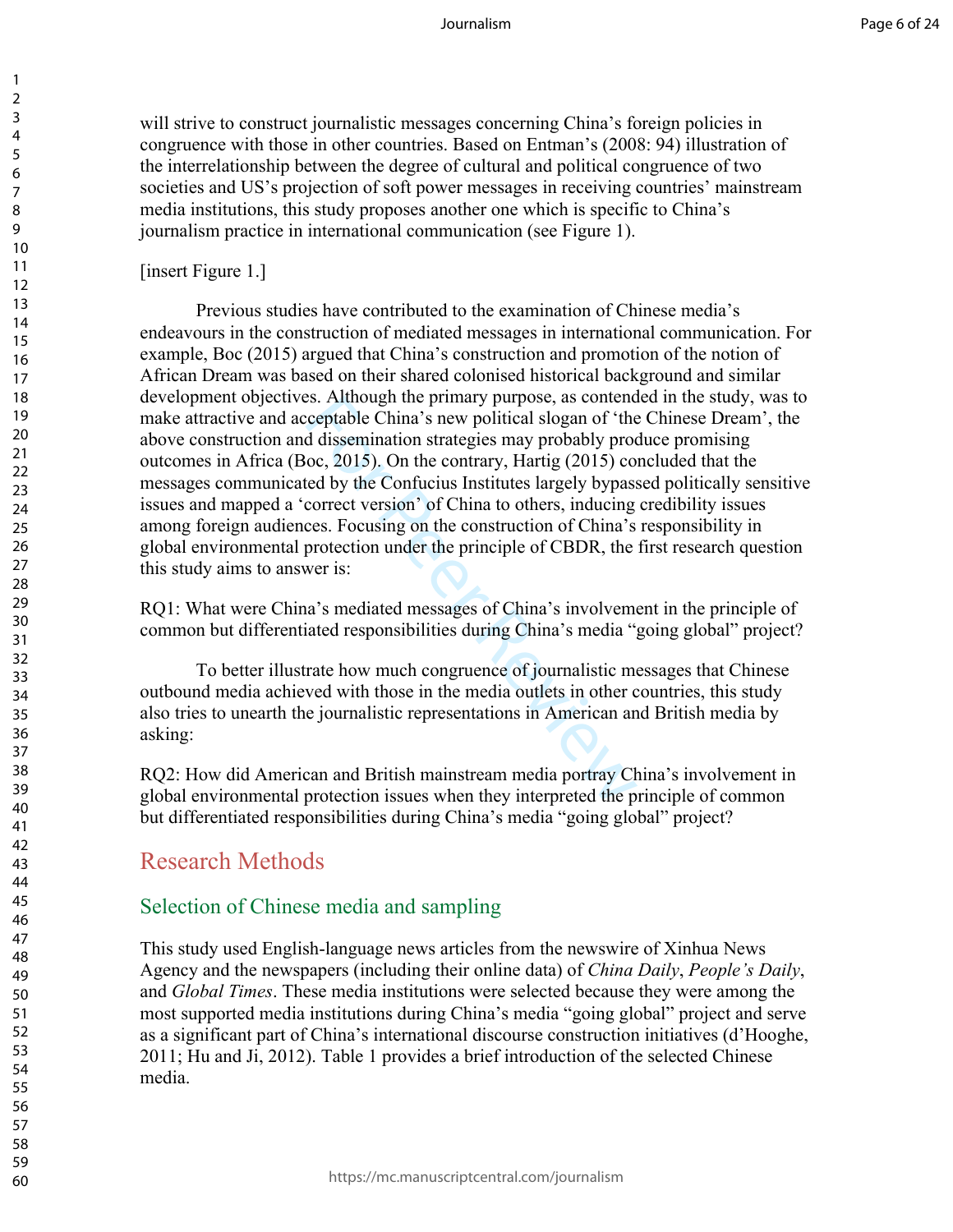This study retrieved news articles from 1st January 2009, a year witnessing China's launch of the media "going global" expansion scheme, to  $31<sup>st</sup>$  December 2016, the last year before Donald Trump's 2017 presidency which reshaped the world's political landscape. For example, environmentally, his announcement that he would withdraw the United States from the Paris Agreement was regarded as handling the global leadership on climate change to China (Sanger and Perlez, 2017). It located news articles with the exact phrase "common but differentiated" from the Dow Jones Factiva database. The source of the database was restricted to the "Xinhua – All sources" "China Daily – All sources" "People's Daily Online (China)" "Global Times (China, National Edition)" and "Global Times (China, Web Edition)" and the region was restricted to "China". A total of 345 news articles were selected after excluding the news articles covering non-environmental issues and with non-national level perspectives and duplicated ones. The basic information about the Chinese media and the amount of selected news articles respectively were recorded in Table 1.

| selected news articles respectively were recorded in Table 1. |                           |                                                                                                             |                                             |                               |  |  |  |
|---------------------------------------------------------------|---------------------------|-------------------------------------------------------------------------------------------------------------|---------------------------------------------|-------------------------------|--|--|--|
| Table 1. Information about the Chinese media institutions     |                           |                                                                                                             |                                             |                               |  |  |  |
| Media<br>names                                                | <b>Type</b>               | Slogan                                                                                                      | Start of<br>English-<br>language<br>service | Amount of<br>news<br>articles |  |  |  |
| Xinhua<br><b>News</b><br>Agency                               | Press<br>agency           | 'Xinhua News Agency should<br>manage the world, so that<br>the whole world can hear the<br>voice of China.' | 1944                                        | 186                           |  |  |  |
| China<br>Daily                                                | <b>Daily</b><br>newspaper | 'A voice of China on the<br>global stage'                                                                   | 1 June 1981                                 | 150                           |  |  |  |
| <b>Global</b><br><b>Times</b>                                 | Daily<br>newspaper        | 'Discover China. Discover the<br>world.'                                                                    | 20 April 2009                               | 7                             |  |  |  |
| People's<br>Daily                                             | <b>Daily</b><br>newspaper | N.A.                                                                                                        | 14 January<br>1998                          | $\overline{2}$                |  |  |  |

Note: Information were retrieved from the official websites of the media institutions.

### Selection of American and British newspapers and sampling

This research put specific foci on pertaining media representations in American and British newspapers. The selection of American and British newspapers was based on two considerations. Firstly, they paid attention to the principle of CBDR and involved China in their interpretation of the principle. This study narrowed down the search scope with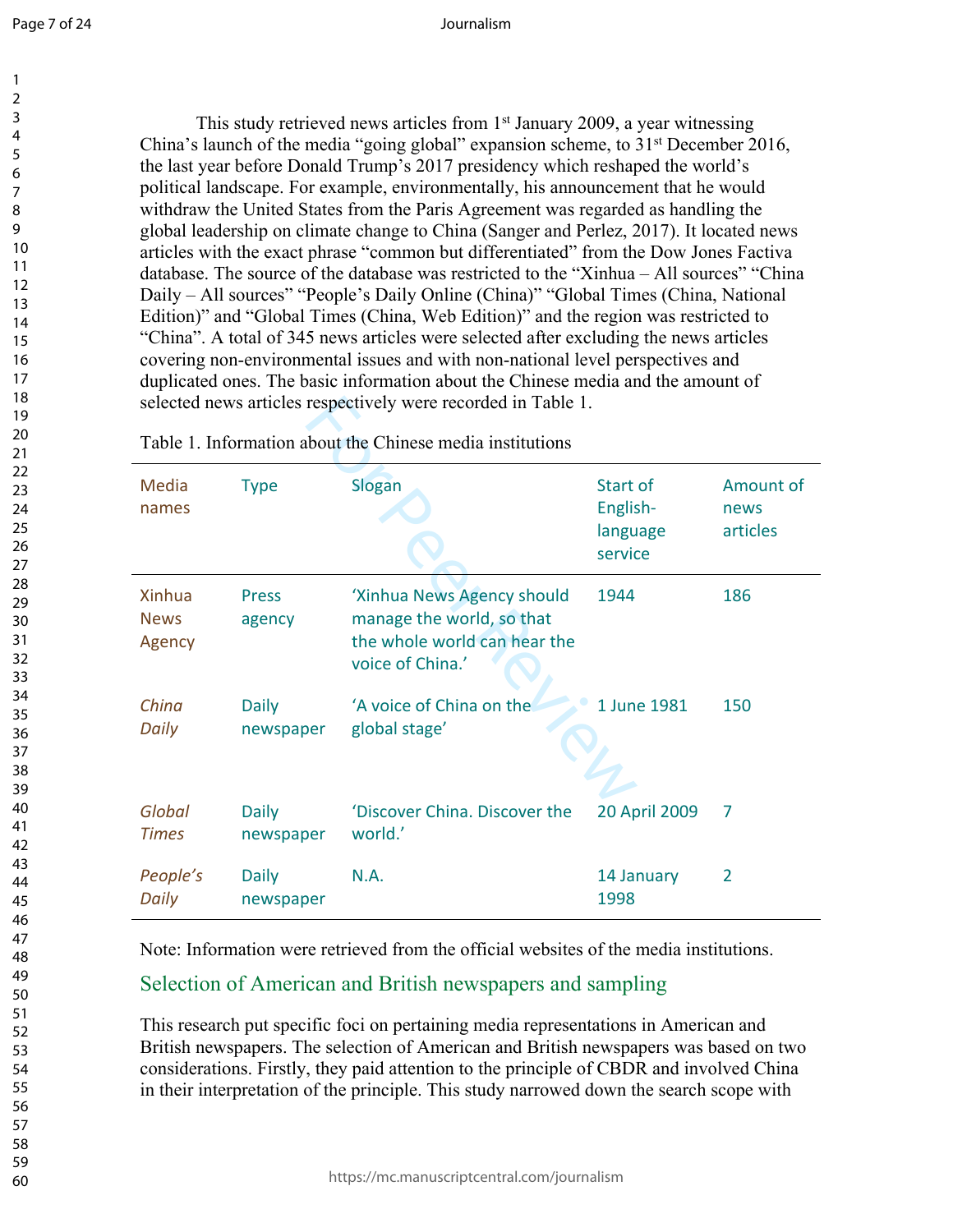the aid of the sources of "Major US Newspapers" and "UK Newspapers" in the database of Nexis UK by restricting the country to "China" and requesting documents with "common but differentiated" in the body. Secondly, they are daily quality newspapers with large circulation size. They may set Western media, political, and public agendas and frames and may be the target of China's mediated public diplomacy. This study complemented the above database with Dow Jones Factiva. Table 2 and 3 list the information about the American and British media.

Table 2. Information about the American newspapers

| Newspaper names                                                                                                      | Daily circulation (print and digital) in 2017                                                                                                                                                                                                                                                                                                                                                                                                                                                           | Amount of<br>news articles |
|----------------------------------------------------------------------------------------------------------------------|---------------------------------------------------------------------------------------------------------------------------------------------------------------------------------------------------------------------------------------------------------------------------------------------------------------------------------------------------------------------------------------------------------------------------------------------------------------------------------------------------------|----------------------------|
| The New York Times                                                                                                   | 360,000 <sup>a</sup>                                                                                                                                                                                                                                                                                                                                                                                                                                                                                    | 7                          |
| The Wall Street Journal                                                                                              | 2,520,000 <sup>b</sup>                                                                                                                                                                                                                                                                                                                                                                                                                                                                                  | 6                          |
| The Washington Post                                                                                                  | 425,420 <sup>c</sup>                                                                                                                                                                                                                                                                                                                                                                                                                                                                                    | 3                          |
| ; b. Retrieved from "News Corp- Report 2017"<br>times-n833236).<br>Table 3. Information about the British newspapers | Note: a. Retrieved from "The New York Time Company-2017 annual report"<br>(http://www.annualreports.com/HostedData/AnnualReports/PDF/NYSE NYT 2017.pdf)<br>(https://newscorpcom.files.wordpress.com/2017/10/3-attachment-2017-annual-<br>report.pdf); c. Retrieved from its official website (https://www.washingtonpost.com/wp-<br>stat/ad/public/static/media kit/2018AdBook.pdf) and the news report by NBC News<br>(https://www.nbcnews.com/news/us-news/washington-post-still-plays-catch-gaining- |                            |
| Newspaper names                                                                                                      | Daily circulation (print and digital) in 2017                                                                                                                                                                                                                                                                                                                                                                                                                                                           | Amount of<br>news articles |

| Newspaper names        | Daily circulation (print and digital) in 2017 | Amount of<br>news articles |
|------------------------|-----------------------------------------------|----------------------------|
| <b>The Guardian</b>    | 230,000 <sup>d</sup>                          | 15                         |
| The Independent        | $1,354,000^e$                                 | 7                          |
| <b>Financial Times</b> | 910,000f                                      | 5                          |
| The Telegraph          | 476,466 <sup>g</sup>                          | $\mathcal{P}$              |
| The Times              | 619,905h                                      | 1                          |

Note: d. Retrieved from "Working report, Guardian Media Group 2017-2018" (https://www.theguardian.com/info/ng-interactive/2018/jul/24/working-report); e. Retrieved from "https://www.newsworks.org.uk/the-independent"; f. Retrieved from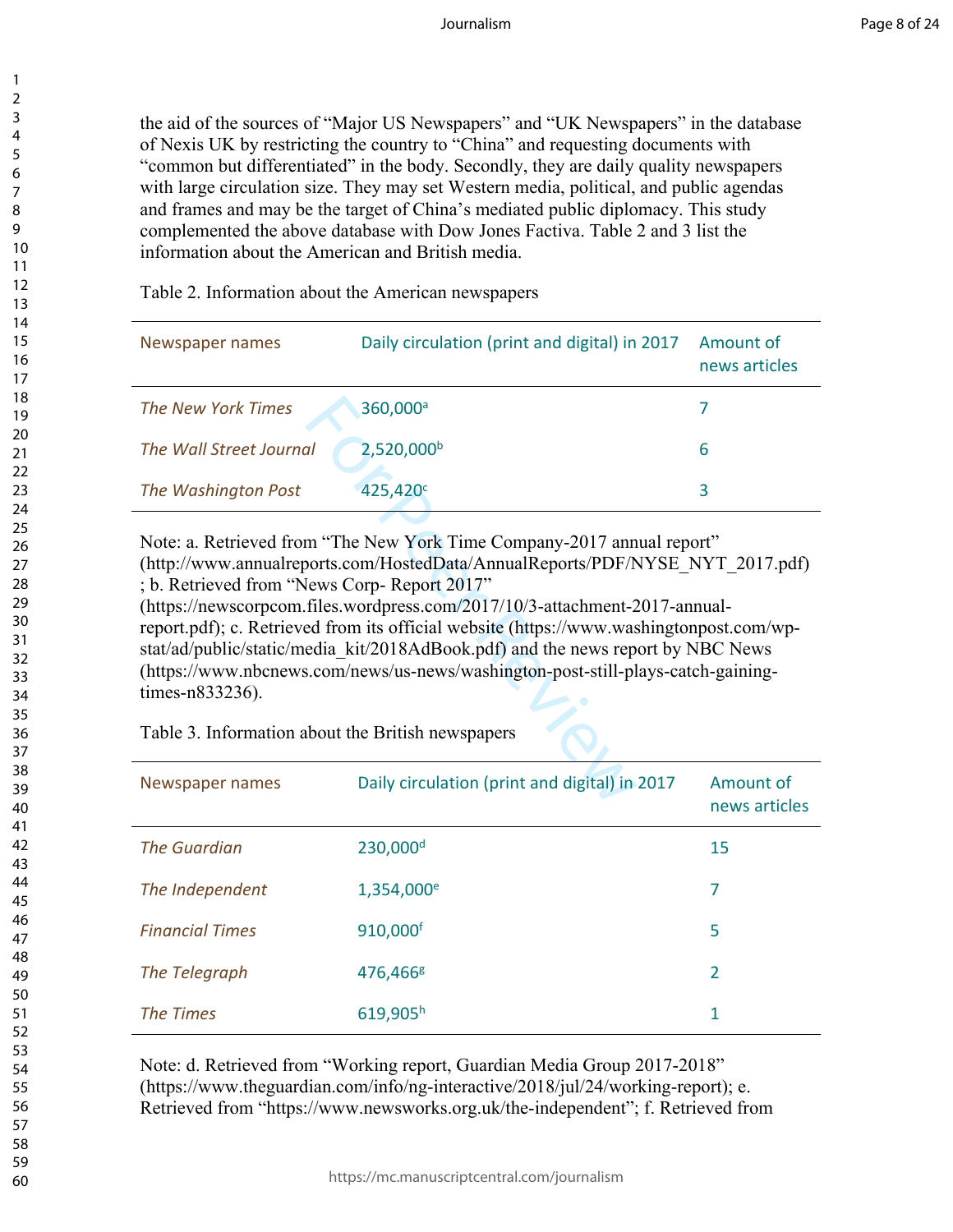"Financial Times Annual Results 2017" (https://aboutus.ft.com/engb/announcements/financial-times-annual-results-2017/); g. Retrieved from "Audience" (http://spark.telegraph.co.uk/toolkit/advertising/audience/); h. Calculated based on data from "News Corp- Report 2017" (https://newscorpcom.files.wordpress.com/2017/10/3 attachment-2017-annual-report.pdf)

### Qualitative content analysis and data

014; Post et al., 2018; Zhao, 2017) and then<br>s for each category (Hsieh and Shannon, 200.<br>v the news articles defined common blame for<br>e for, and differentiated treatment of environ<br>ed the categories as "blame China", "bl The research method of qualitative content analysis was applied in this study to interpret and analyse the content of the news articles 'through the systematic classification process of coding and identifying themes or patterns' (Hsieh and Shannon, 2005: 1278). This study applied the approach of directed content analysis by applying the key categories of the notion of national responsibility in environmental protection examined in previous studies (Liang et al., 2014; Post et al., 2018; Zhao, 2017) and then defining the operational definitions for each category (Hsieh and Shannon, 2005). Specifically, this study investigated how the news articles defined common blame for, common treatment of, differentiated blame for, and differentiated treatment of environmental problems. Accordingly, it designed the categories as "blame China", "blame others", "China's existing treatment", "China's future treatment", "others' existing treatment", and "others' future treatment", whose operational definitions are displayed in Table 4. After sifting through the news articles thoroughly, this study chose to focus on the following themes: emission issues (including causes of the polluted air, setting of emission reduction targets, and negotiation of emission reduction), international assistance in finance and technology, international cooperation in finance and technology, and the principle in a general sense (including stances towards and actions under the principle in a general sense). These themes are consistent with existing studies on the notion of responsibility in environmental protection (Post et al., 2018; Zhao, 2017). To complement the descriptive interpretation of the patterns in the Chinese and Western news articles, this study also illustrated the 'rank order comparisons of frequency of codes' (Hsieh and Shannon, 2005: 1283).

| Category            | <b>Operational definition</b>                                                                        | Quotation                                                                                                                                                                                         |
|---------------------|------------------------------------------------------------------------------------------------------|---------------------------------------------------------------------------------------------------------------------------------------------------------------------------------------------------|
| <b>Blame China</b>  | The Chinese government or<br>China overall is the cause of<br>environmental and climate<br>problems. | 'China, as one of the world's<br>biggest GHG emitters' (China<br>Daily, 24 August 2009)                                                                                                           |
| <b>Blame others</b> | Other country or institution is<br>the cause of environmental<br>and climate problems.               | 'Most industrialized countries,<br>which contributed three<br>quarters of the world's total<br><b>GHG emissions in the second</b><br>half of last century, fell short<br>of commitments that they |

Table 4. Operational definitions of categories and quotations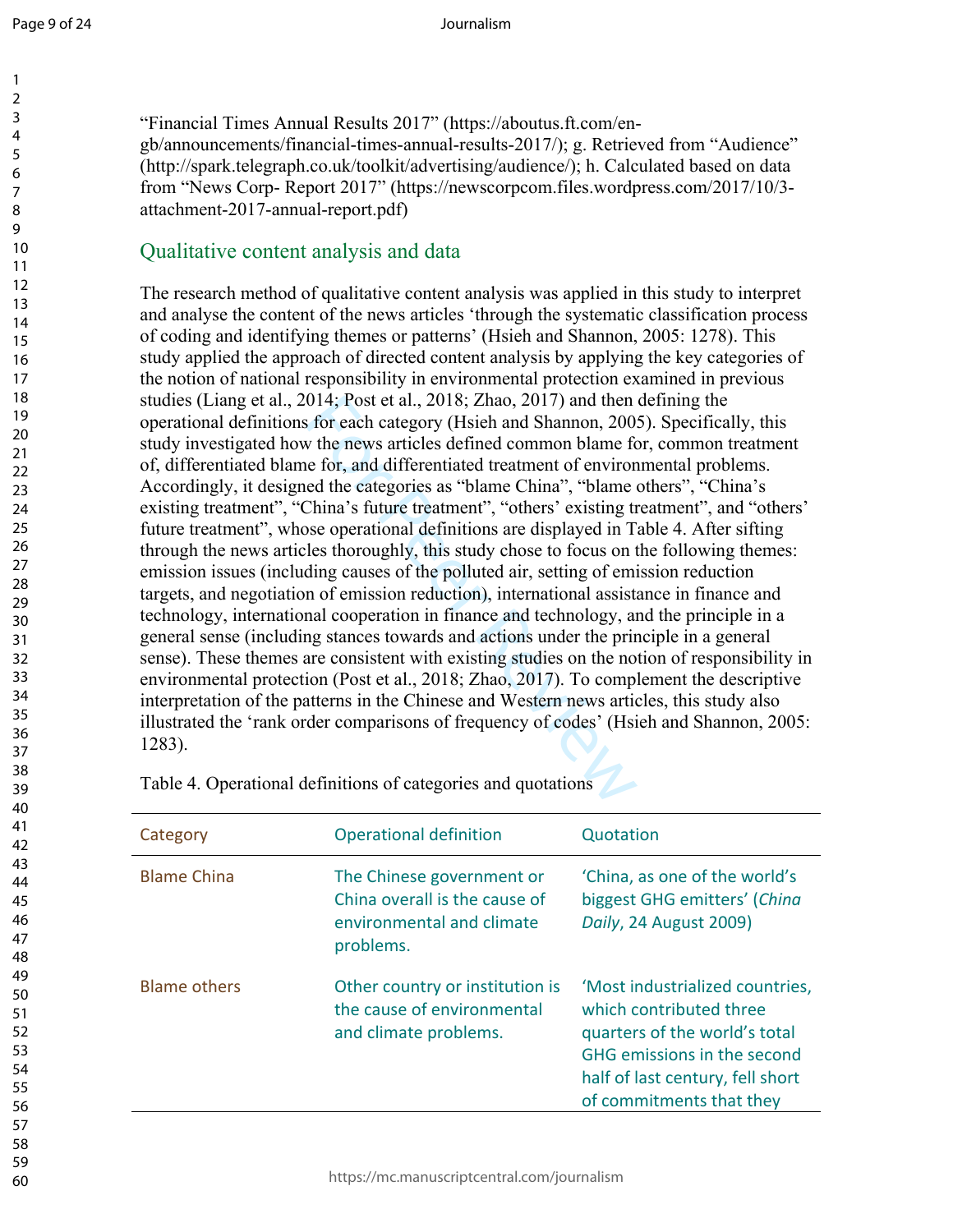|                               |                                                                                                                                          | signed up in the Kyoto<br>Protocol' (Xinhua News<br>Agency, 25 August 2009)                                                                                                                                                                                                         |
|-------------------------------|------------------------------------------------------------------------------------------------------------------------------------------|-------------------------------------------------------------------------------------------------------------------------------------------------------------------------------------------------------------------------------------------------------------------------------------|
| China's existing<br>treatment | The Chinese government or<br>China overall is providing or<br>has provided solutions to<br>environmental and climate<br>problems.        | 'African countries () have<br>been receiving a lot of<br>support from China, which<br>showed a major power's<br>responsibility over global<br>environmental protection'<br>(China Daily, 19 May 2013)                                                                               |
| Others' existing<br>treatment | Other country or institution is<br>providing or has provided<br>solutions to environmental<br>and climate problems.                      | '() some \$28 billion had<br>already been committed by<br>developed countries () that<br>will assist mostly developing<br>countries in mitigating the<br>effects of climate change<br>between 2010 and 2012'<br>(China Daily, 5 October 2010)                                       |
| China's future<br>treatment   | The Chinese government or<br>China overall will provide or is<br>asked to provide solutions to<br>environmental and climate<br>problems. | 'China fully () advocates<br>effective multinational<br>collaboration and common<br>efforts' (Xinhua News Agency,<br>25 August 2009)                                                                                                                                                |
| Others' future<br>treatment   | Other country or institution.<br>will provide or is asked to<br>provide solutions to<br>environmental and climate<br>problems.           | 'The developed countries ()<br>have the obligation to<br>promote international<br>cooperation, including<br>honoring their commitments<br>of providing funds and<br>transferring technologies to<br>developing countries such as<br>China' (Xinhua News Agency,<br>6 February 2009) |

## Findings

[insert Figure 2.]

[insert Figure 3.]

123456789

 $\mathbf{1}$  $\overline{2}$  $\mathsf{3}$  $\overline{\mathbf{4}}$ 5  $\boldsymbol{6}$  $\overline{7}$  $\,8\,$ 9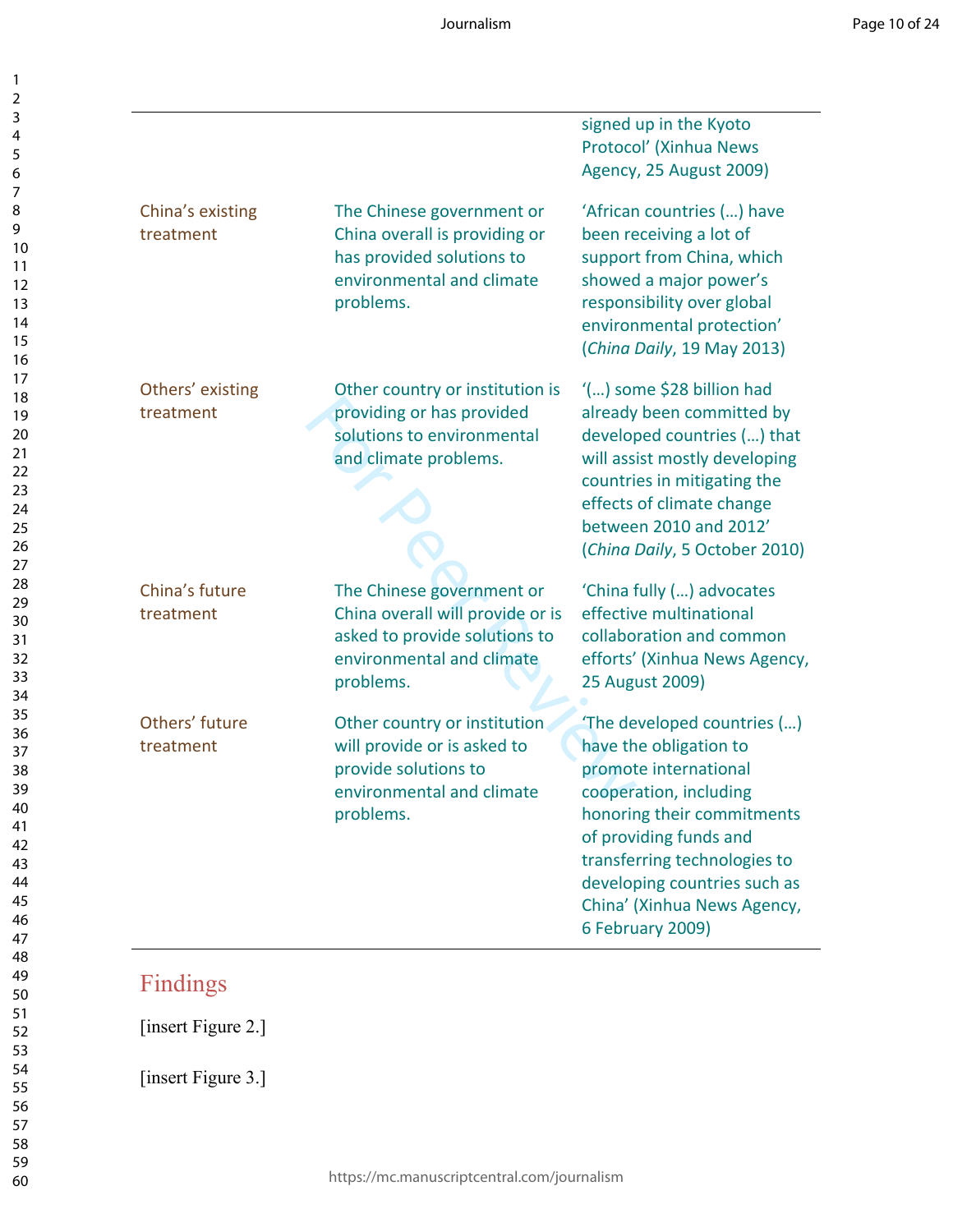### Emission issues:

media also had more coverage of China's fu<br>hers' urges of China for future measures (38<br>cation of this category even bypassed that of<br>y other countries or institutions themselves o<br>concerning China's stance towards the CBD Regarding the target of blame in emission issues, the Chinese mainstream media constructed responsibilities as being differentiated between China and other countries or institutions. They blamed other countries or institutions in a slightly more frequent way (21.45%) than China (13.62%) as the cause of the emission issues. What is unexpected is that instead of isolating China itself from the targets of blame, the Chinese media had a considerable amount of news articles (13.62%) mentioning that the country is also a part of the air problems. The differentiation of responsibilities in regards to the treatment of emissions issues also happens in the media's coverage of existing measures that China and other countries or institutions have adopted. As shown in Figure 2, the journalistic foci on the previous and ongoing treatment conducted by the Chinese government (21.45%) obviously outweighed those by other countries or institutions (2.32%). However, the Chinese media also had more coverage of China's future treatment of emission issues and others' urges of China for future measures (38.84%), and the frequency of the application of this category even bypassed that of the coverage of future measures acclaimed by other countries or institutions themselves or requested by others (27.54%). In a word, concerning China's stance towards the CBDR principle in emission issues, the common and differentiated characteristics of the notion of responsibility was blurred in Chinese media's journalistic construction. It tended to blame others more in the cause of air issues and highlighted more of China's existing efforts, but also contributed more news articles to mention China's future missions and burdens.

The trend was also mixed in the news coverage by American and British media as shown in Figure 3. On the one hand, they blamed China more frequently (58.70%) as the reason for air issues than others (34.78%) and did not follow Chinese media's manner of coverage. On the other hand, same with the coverage by the Chinese media, they also gave more exposure to China's existing (43.48%) and future (65.22%) treatment measures for emission issues than those by others (26.09% and 54.35% respectively).

### International assistance:

When reporting China's stance in international assistance for environment and climate issues under the principle of CBDR, Chinese media put sole foci on others (3.77%) when applying the blame category. It indicates that the target of blame, one aspect of the notion of responsibility, was differentiated by Chinese media's construction. Different with their coverage of emission issues, Chinese media treated the existing treatment measures by China and others equally (4.35%) in news reports, implying the common characteristics of responsibility between China and other international members. Nevertheless, the aspect of treatment in the notion of responsibility was constructed as being differentiated regarding the future obligations. According to Figure 2, there were more coverage of others' stances, missions, measures, and burdens (29.86%) than those of China (4.06%). Once again, there was no obvious trend in Chinese media's construction of blame or treatment in interpreting the idea of responsibility in the CBDR principle.

Interestingly, Figure 3 shows that American and British media also paid equal attention to the previous and ongoing treatment policies and actions conducted by China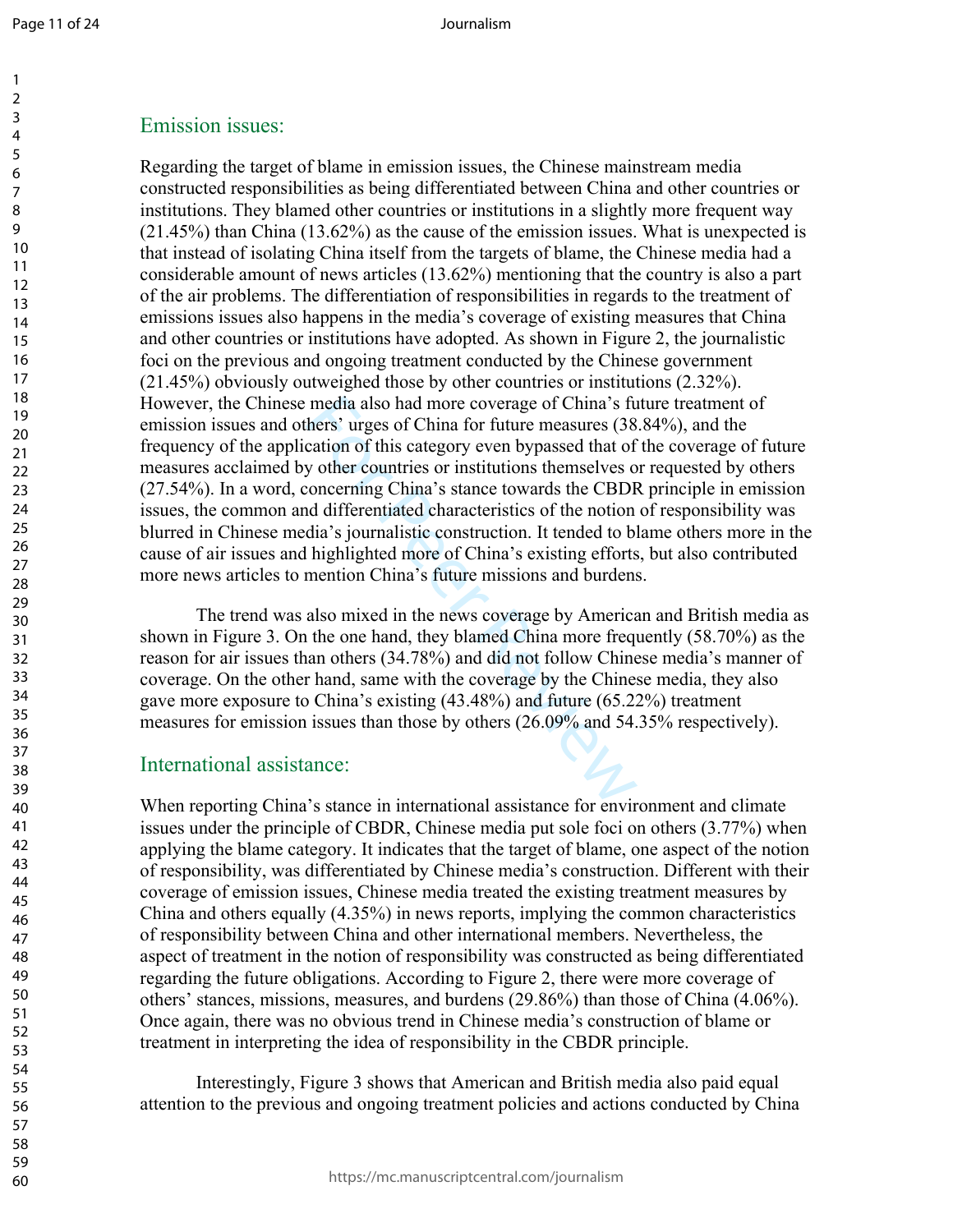and other countries or institutions (2.17%), although the frequency indicates that media reports from both countries, same as those by Chinese media, did not show many interests in this topic. The differentiated feature of future treatment also appeared in Western media's coverage, which put exclusive foci on others' future obligations and duties (13.04%) in providing international assistance in global environment and climate issues. Different from the differentiated coverage of the target of blame in international assistance by Chinese media, American and British media contributed no news stories to this category.

#### International cooperation:

sion issues. Although the target of blame wa<br>  $\gamma$  the Chinese media, the feature was not obvi-<br>
ed others' fault in this theme and no articles i<br>
ma's existing solutions (18.84%) to environm<br>
requently covered by Chinese Chinese media's interpretation of China's stance towards international cooperation in environment and climate issues under the principle of CBDR showed a similar trend with their coverage of emission issues. Although the target of blame was again constructed as being differentiated by the Chinese media, the feature was not obvious that only 0.29% news articles mentioned others' fault in this theme and no articles included China's misconduct. Then China's existing solutions (18.84%) to environment and climate problems were more frequently covered by Chinese media, although not in a distinct advantage compared with the coverage of others' existing treatment (14.78%), indicating a slightly differentiated focus by the Chinese media. Same with the reporting of emission issues, Chinese media gave more exposure to China's future obligations and duties (50.14%) in international cooperation than those of other countries or institutions (35.65%). The journalistic construction indicates that China proactively involved in international cooperation for the facilitation of resolution of global environment and climate issues and treated this as a common obligation. In a word, Chinese media once again blended the construction of common and differentiated features of responsibility in covering international cooperation.

Same with the coverage by the Chinese media, American and British media applied the category of existing treatment more frequently when mentioning China (26.09%) than others (23.91%). As to future responsibilities in engaging in international cooperation, American and British media devoted equal attention to China and others (8.70%). There is no appearance of the application of the category of target of blame in the media reports from both countries.

#### Compliance with the principle in general:

There are considerable Chinese, as well as American and British, news stories constructed the notion of responsibility through the theme of compliance with the principle of CBDR. Figure 2 illustrates that same with the coverage of the above three themes, Chinese media also blamed others more frequently (9.57%) than China (2.32%) for not complying with the principle of CBDR generally. Different with the coverage of the themes of international assistance and international cooperation and same with those of the theme of emission issues, Chinese media also surprisingly included China as the target of blame, although not frequently. Chinese media's construction of existing and future measures in the topic of principle abidance also showed similar trend with the coverage of emission issues and international cooperation. They tended to put more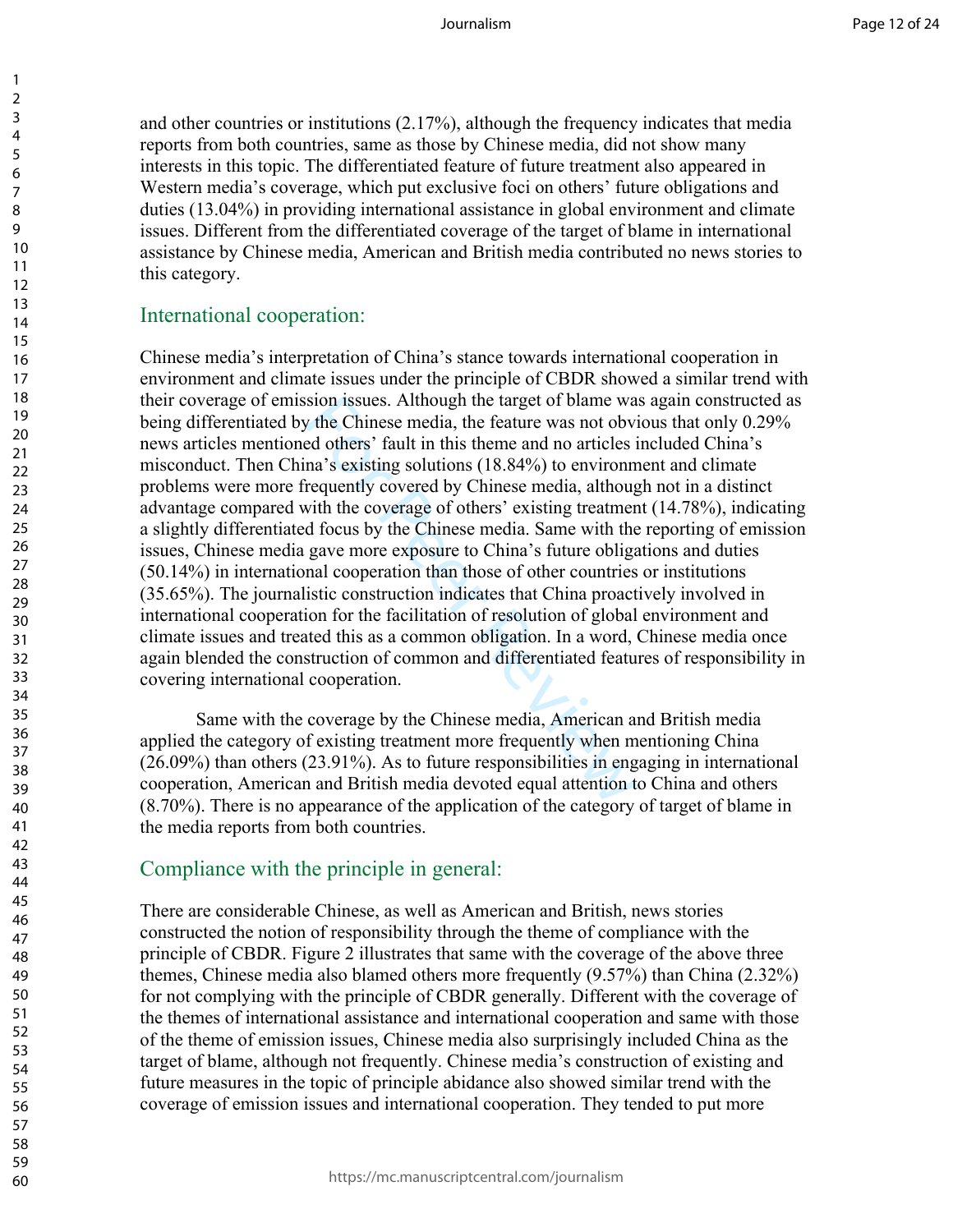efforts in reporting China's existing (31.88%) and future (76.52%) treatment than others (7.54% and 55.07% respectively), depicting a China who took on more measures under the principle of CBDR and has common, and even more, future obligations. Once again, the construction of the notion of responsibility also showed no obvious trend of being common or differentiated.

Figure 3 displays that American and British media still did not share the same coverage pattern with those by Chinese media in the category of target of blame. Same with the reporting of emission issues, American and British media mentioned China (8.70%) as the violator of the principle of CBDR more frequently than others (2.17%). Nevertheless, similar with the reporting manner of Chinese media, media of both countries gave more discussion to China's existing (10.87%) and future (52.17%) stances and actions within the framework of CBDR than those by others (2.17% and 34.78% respectively).

## Concluding discussion

| respectively).                                                                                                                                                                                                                                                                                                                                                                                |                 |            |                    |                       |        |            |                     |  |
|-----------------------------------------------------------------------------------------------------------------------------------------------------------------------------------------------------------------------------------------------------------------------------------------------------------------------------------------------------------------------------------------------|-----------------|------------|--------------------|-----------------------|--------|------------|---------------------|--|
| Concluding discussion                                                                                                                                                                                                                                                                                                                                                                         |                 |            |                    |                       |        |            |                     |  |
| This study uses Table 5 to facilitate the discussion of the conclusion. Table 5 clearly<br>shows that there is high proximity between Chinese and Western media in representing<br>China's existing measures and future treatment efforts in coping with environment and<br>climate issues, but sheer difference in identifying the target of blame.<br>Table 5. Summary of research findings |                 |            |                    |                       |        |            |                     |  |
| Themes and<br>categories                                                                                                                                                                                                                                                                                                                                                                      |                 |            | Target of<br>blame | Existing<br>treatment |        |            | Future<br>treatment |  |
|                                                                                                                                                                                                                                                                                                                                                                                               | Media<br>origin | China      | Others             | China                 | Others | China      | Others              |  |
| <b>Emission issues</b>                                                                                                                                                                                                                                                                                                                                                                        | China           |            | V                  | $\sqrt{ }$            |        | V          |                     |  |
|                                                                                                                                                                                                                                                                                                                                                                                               | US&UK           | $\sqrt{ }$ |                    | $\sqrt{ }$            |        | $\sqrt{ }$ |                     |  |
| International<br>assistance                                                                                                                                                                                                                                                                                                                                                                   | China           |            | V                  |                       |        |            | v                   |  |
|                                                                                                                                                                                                                                                                                                                                                                                               | US&UK           |            |                    |                       |        |            | v                   |  |
| International                                                                                                                                                                                                                                                                                                                                                                                 | China           |            | V                  | V                     |        | V          |                     |  |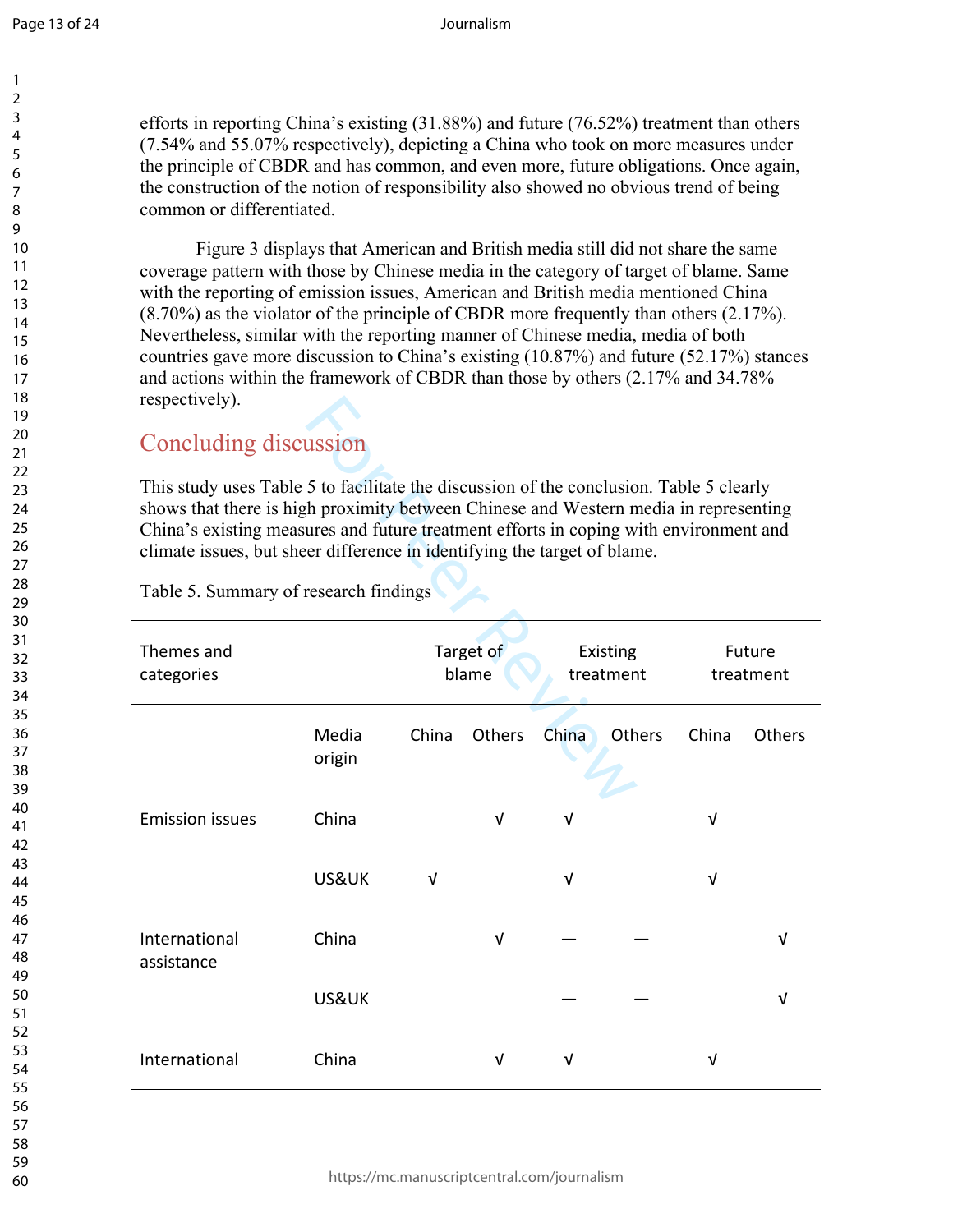| cooperation                  | US&UK |   |   | V          |   |
|------------------------------|-------|---|---|------------|---|
| Compliance with<br>principle | China |   | V | $\sqrt{ }$ | V |
|                              | US&UK | V |   | V          | V |

Note: "√" means the frequency of the application of this category in the media outweighs those of the other category in the same theme; "—" means the frequency of the application of this category in the media is equal to those of the other category in the same theme.

rch question asks China's stance of responsit<br>ler the principle of CBDR as constructed by  $\theta$ <br>media "going global" initiative. This researc<br>ina's involvement in the related responsibility<br>structed that the target of blame The first research question asks China's stance of responsibility in environment and climate issues under the principle of CBDR as constructed by Chinese mainstream media during China's media "going global" initiative. This research finds that Chinese media constructed China's involvement in the related responsibility in a mixed manner. They consistently constructed that the target of blame was differentiated that the news stories mentioned others as the target of blame more frequently than China across all the four themes. This trend also appeared in the coverage of the existing treatment, which is another interpretation of the notion of responsibility. China was more frequently mentioned when reporting existing measures in dealing with emission issues, international cooperation, and compliance with the principle, indicating that the existing treatment was differentiated and China devoted more efforts to the resolution of environment and climate problems. The existing measures adopted by others was only given equal attention when covering the theme of international assistance. Nevertheless, instead of hiding away from China's future obligations, Chinese media gave more exposure to China's future roles in emission issues, international cooperation, and compliance with the principle in general than others, indicating that the future treatment is a common mission for not only others but also China. The future treatment was only constructed as being differentiated when covering the theme of international assistance that others' obligations were given more discussion.

The second research question inquiries Western countries' journalistic construction of the notion of responsibility concerning China's involvement in global environment and climate issues under the principle of CBDR. Unsurprisingly, American and British media had a different focus on the target of blame that they mentioned China more frequently as the cause of air problems and violator of the principle of CBDR. Both Chinese and Western media tended to construct the target of blame as being differentiated between China and others but pointing to opposite directions in these two themes. American and British media did not blame any member when covering the topics of international assistance and international cooperation. An interesting finding appears in the category of existing treatment that the pattern of coverage by American and British media was identical with those by Chinese media. They either highlighted China's existing efforts in themes of emission issues, international cooperation, and compliance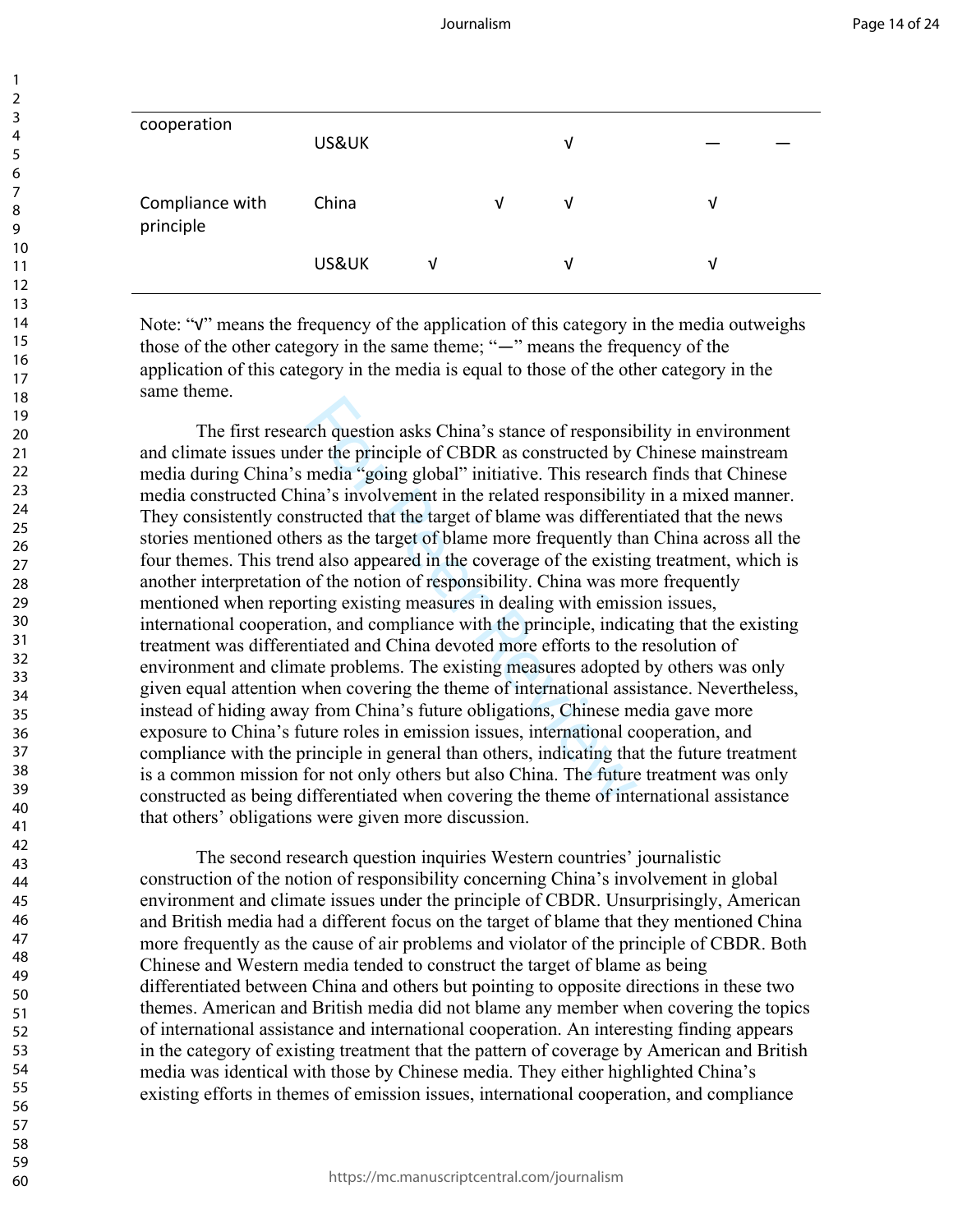#### Journalism

with the principle or equalised the endeavours by China and others in international assistance, which, in an overall sense, indicates the differentiated existing measures undertaken by China and others. As to future treatment, the coverage patterns also showed high similarity that China's future involvement was mentioned more frequently in covering emission issues and obedience with the principle, others' involvement was given more exposure in international assistance, and equal attention was devoted to international cooperation issues.

of the in China and the two Western countries w<br>sost identical coverage patterns in reporting w.<br>about to do in terms of treatment, that is, the<br>mate problems. However, the causes of the e<br>represented as being differentiat The research findings add to the knowledge of cultural and political congruence with the case of China. Driven by the political purpose of receiving resonance among overseas audiences, the Chinese mainstream media were found that partially reached congruence in coverage patterns with their Western counterparts. Empirically, this study provides evidence to the deadlock of the ongoing international environmental negotiations. Media both in China and the two Western countries were found by this paper that shared almost identical coverage patterns in reporting what China has done, has been doing, and is about to do in terms of treatment, that is, the resolutions in environmental and climate problems. However, the causes of the environment and climate problems were represented as being differentiated by Chinese and Western media and showed no sign of congruence in media reports. To facilitate the global environmental negotiations and fasten the environmental protection procedures, future international communication by different countries may want to put more efforts to cover the common resolutions to the environmental problems than blaming and scapegoating. Accordingly, China's media "going global" initiative, which is a core of China's soft power projection, is more likely to achieve congruence with other countries, and probably better acceptance among their audiences, if it disseminates more of China's voices in the actual, promised, and required resolutions to various problems than differentiating and evaluating the rightness and falseness. This insight complements and extends Sheafer et al.'s (2013: 1272) suggestion that 'a country should strategically structure its international rhetoric so as to emphasize its core values in accordance with its targeted countries'. However, it does not mean that 'respect of differences' (Servaes, 2016: 440) can not be achieved in evaluating the midconduct and wrongness in international communication. Future research may want to examine what strategies can be applied to deal with the negative evaluative messages to bypass the deeply rooted cultural and political differences between countries in the standards of evaluation and reach congruence in the long run.

This study contributes clarity to the ongoing academic debate on China's journalism practice in international communication under the backdrop of soft power projection. Nevertheless, it is restricted by this study's focus on China's involvement in the principle of CBDR in environment and climate issues alone and the sole focus on certain media institutions in China, US, and UK within a short period. Future research may also want to explore the journalistic constructions of China's international responsibility in other global affairs, such as global security and financial issues, by more media institutions in different time spans to expand the academic landscape of China's international communication. Besides answering the question of what the coverages were and how they were constructed guided by the mechanism of cultural and political congruence, future research can also add more depth to this topic by exploring the "why"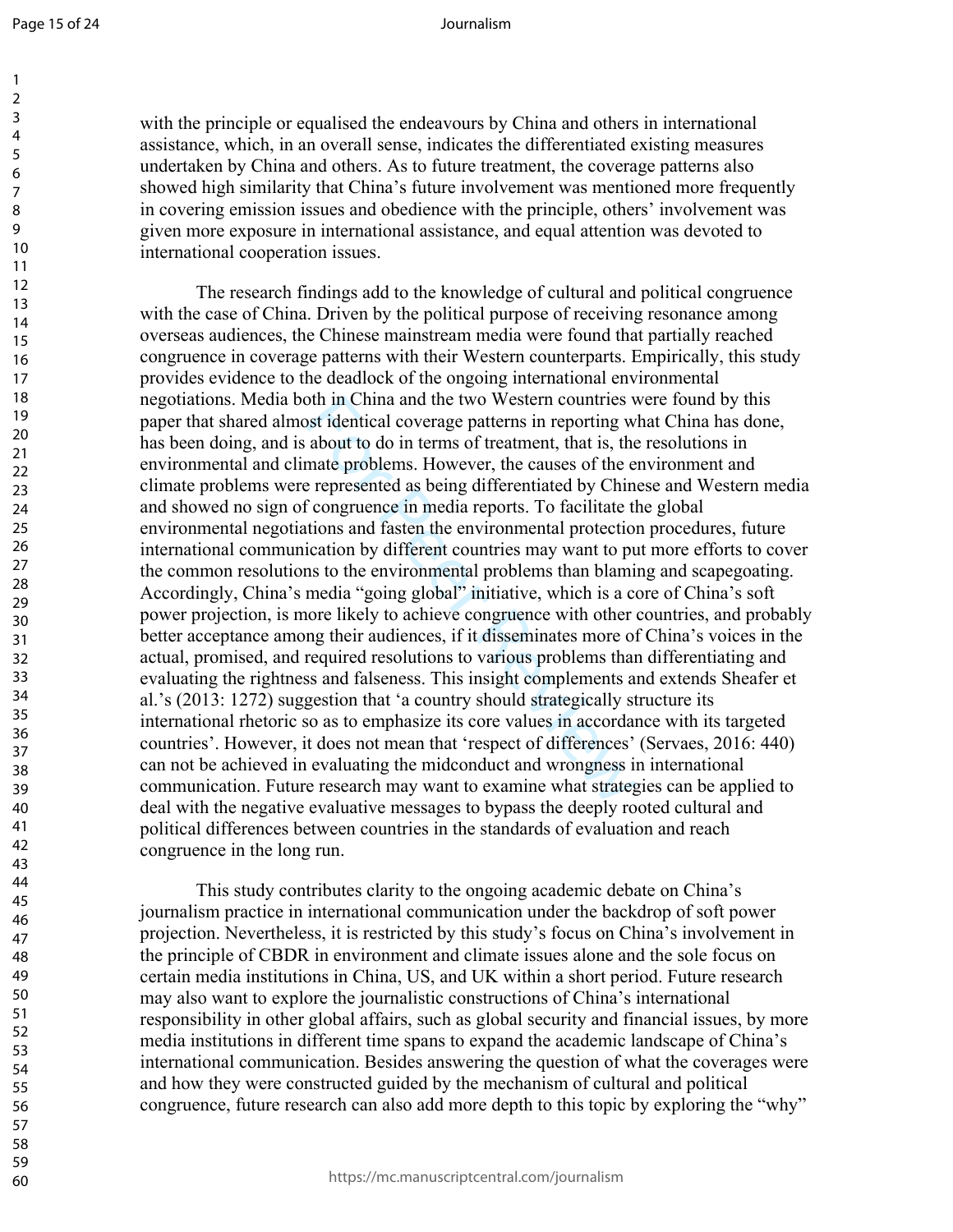question, for example, the influence of media system and journalists' ideologies on media constructions.

### **Notes**

1 The UNFCCC is 'a framework for international cooperation to combat climate change by limiting average global temperature increases and the resulting climate change, and coping with impacts that were, by then, inevitable', and the Kyoto Protocol, linked to the UNFCCC, 'commits its Parties by setting internationally binding emission reduction targets'. Their introductions can be found at https://unfccc.int/.

## References

- Boc A (2015) The power of language: Globalizing "The Chinese Dream". *Fudan Journal of the Humanities and Social Sciences* 8(4): 533-551.
- Brownell S (2013) "Brand China" in the Olympic context: Communications challenges of China's soft power initiative. *Javnost - The Public* 20(4): 65-82.

Chang YL (2003) 'Glocalization' of television: Programming strategies of global television broadcasters in Asia. *Asian Journal of Communication* 13(1): 1-36.

Cheng Z, Golan GJ and Kiousis S (2016) The second-level agenda-building function of the Xinhua news agency. *Journalism Practice* 10(6): 744-762.

wer of language: Globalizing "The Chinese D<br>
and Social Sciences 8(4): 533-551.<br>
France China" in the Olympic context: Commu<br>
wer initiative. Javnost - The Public 20(4): 6:<br>
Socalization' of television: Programming strat<br> Commission of the European Communities (2006) EU-China: Closer partners, growing responsibilities*. European Commission*, 24 October. Available at: http://eurlex.europa.eu/legal-content/EN/TXT/PDF/?uri=CELEX:52006DC0631&from=EN

Cunningham M (2012) *Strategy, Identity Construction, & China's Quest for Influence: The Role of Rational Self-Interest in Beijing's "Responsible Great Power" Dialogue*. Master thesis, American University, USA.

d'Hooghe I (2011) The expansion of China's public diplomacy system. In: Wang J (ed.) *Soft power in China: Public Diplomacy through Communication*. New York: Palgrave Macmillan, 19-35.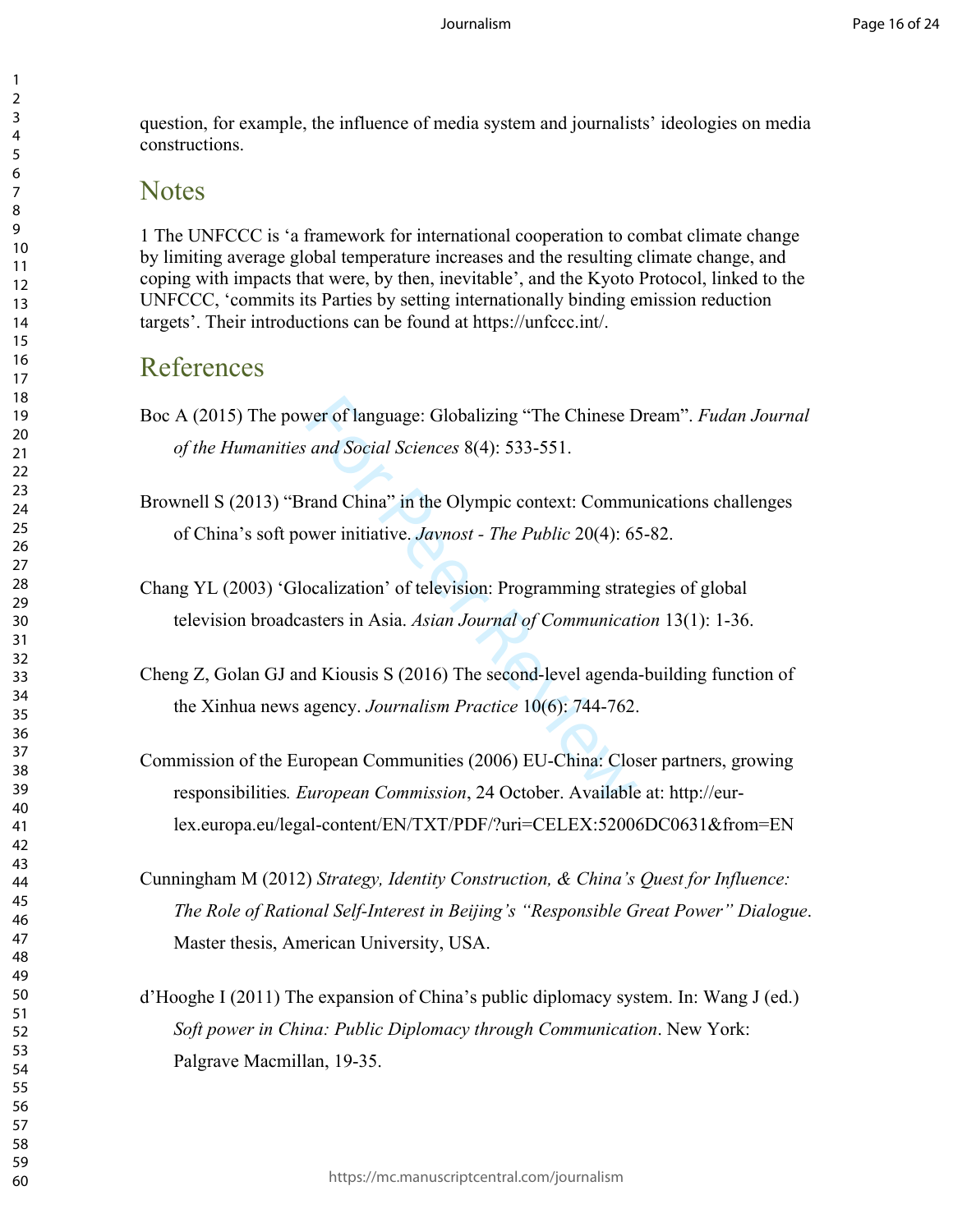#### Journalism

| 1        |                                                                                        |
|----------|----------------------------------------------------------------------------------------|
| 2<br>3   | Ding S (2011) Branding a rising China: An analysis of Beijing's national image         |
| 4<br>5   | management in the age of China's rise. Journal of Asian and African Studies 46(3):     |
| 6<br>7   | 293-306.                                                                               |
| 8        |                                                                                        |
| 9<br>10  | Entman RM (2008) Theorizing mediated public diplomacy: The U.S. case. The              |
| 11       | International Journal of Press/Politics 13(2): 87-102.                                 |
| 12<br>13 |                                                                                        |
| 14       | Glaser BS and Murphy ME (2009) Soft power with Chinese characteristics: The ongoing    |
| 15<br>16 | debate. In: McGiffert C (ed) Chinese Soft Power and Its Implications for the United    |
| 17<br>18 | States: Competition and Cooperation in the Developing World, A Report of the CSIS      |
| 19       | Smart Power Initiative. Washington, DC: Center for Strategic and International         |
| 20<br>21 | Studies, 10-26.                                                                        |
| 22       |                                                                                        |
| 23<br>24 | Harris PG (2011) Diplomacy, responsibility and China's climate change policy. In:      |
| 25       |                                                                                        |
| 26<br>27 | Harris PG (ed.) China's Responsibility for Climate Change: Ethics, Fairness and        |
| 28       | <i>Environmental Policy. Bristol: Policy Press, 1-21.</i>                              |
| 29<br>30 |                                                                                        |
| 31       | Harris PG (2017) China's Paris pledge on climate change: Inadequate and irresponsible. |
| 32<br>33 | Journal of Environmental Studies and Sciences 7(1): 102-107.                           |
| 34       |                                                                                        |
| 35<br>36 | Hartig F (2015) Communicating China to the world: Confucius Institutes and China's     |
| 37       | strategic narratives. Politics 35(3-4): 245-258.                                       |
| 38<br>39 |                                                                                        |
| 40       | Hayden C (2012) The Rhetoric of Soft Power: Public Diplomacy in Global Contexts.       |
| 41<br>42 | Lanham, MD: Lexington Books.                                                           |
| 43       |                                                                                        |
| 44<br>45 | Hoo TB (2013) A Responsible Great Power: The Anatomy of China's Proclaimed             |
| 46       | <i>Identity</i> . PhD thesis, University of Oxford, UK.                                |
| 47<br>48 |                                                                                        |
| 49       | Hsieh H-F and Shannon SE (2005) Three approaches to qualitative content analysis.      |
| 50<br>51 | Qualitative Health Research 15(9): 1277-1288.                                          |
| 52       |                                                                                        |
| 53<br>54 |                                                                                        |
| 55       |                                                                                        |
| 56<br>57 |                                                                                        |
| 58       |                                                                                        |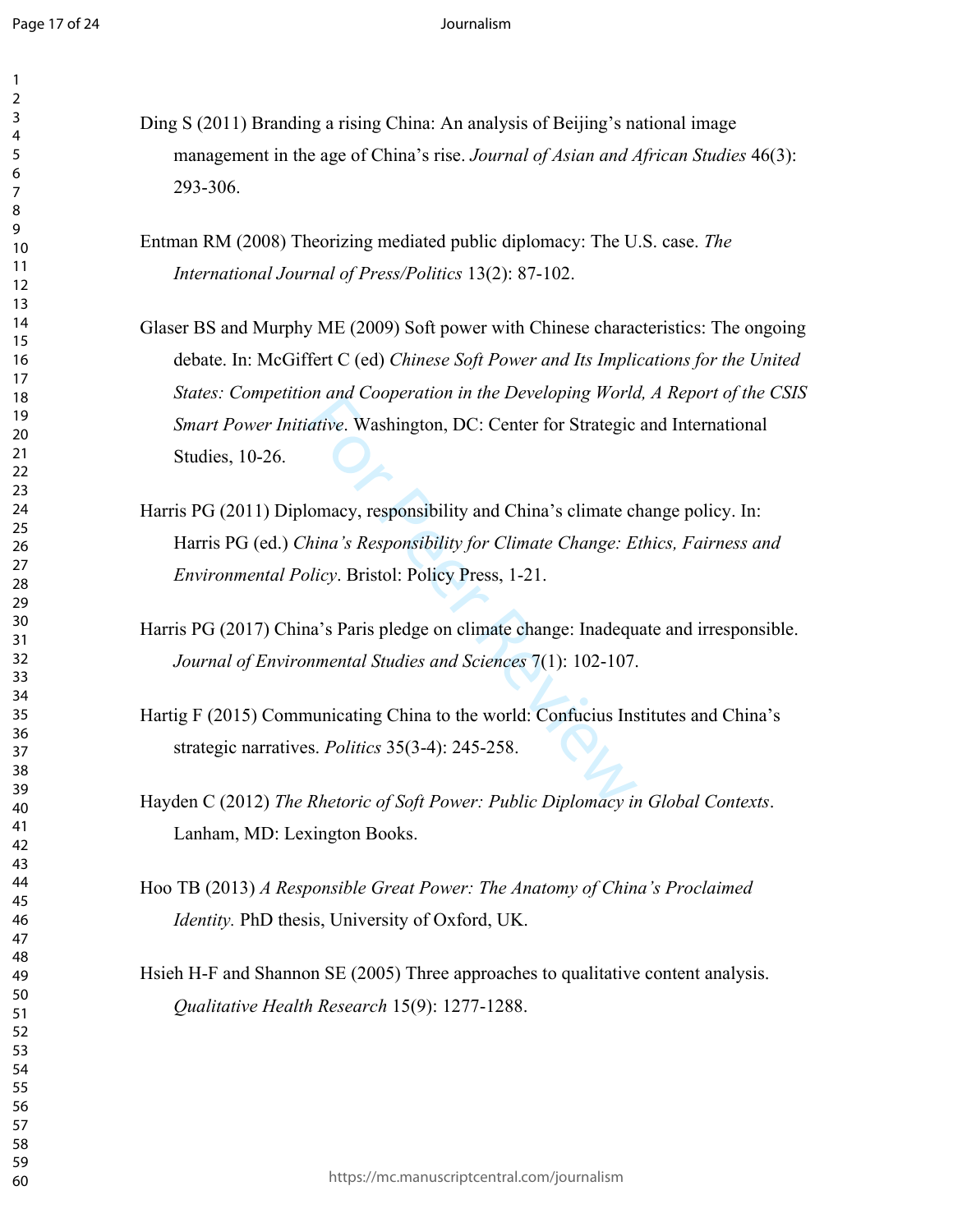- Hu Z and Ji D (2012) Ambiguities in communicating with the world: The "Going-out" policy of China's media and its multilayered contexts. *Chinese Journal of Communication* 5(1): 32-37.
- Hu Z, Zhang L and Ji D (2013) Globalization, social reform and the shifting paradigms of communication studies in China. *Media, Culture & Society* 35(1): 147-155.
- Jang SM, Park YJ and Lee H (2017) Round-trip agenda setting: Tracking the intermedia process over time in the ice bucket challenge. *Journalism* 18(10): 1292-1308.
- Lee SE (2014) *Chinese Soft Power through Media Products: Its Projection and Reception in South Korea and Japan*. PhD thesis, National University of Singapore, Singapore.
- Li C (2010) Treat the media well, use and manage the media effectively*. wenming.cn*, 4 January. Available at: http://www.wenming.cn/djw/syjj/gcsy/201110/t20111031\_369641.shtml
- e Soft Power through Media Products: Its Pr<br>h Korea and Japan. PhD thesis, National Un<br>media well, use and manage the media effect<br>e at:<br>iing.cn/djw/syjj/gcsy/201110/t20111031\_369<br>attis K, Konieczna M and Dunwoody S (2014<br> Liang X, Tsai J-Y, Mattis K, Konieczna M and Dunwoody S (2014) Exploring attribution of responsibility in a cross-national study of TV news coverage of the 2009 United Nations Climate Change Conference in Copenhagen. *Journal of Broadcasting & Electronic Media* 58(2): 253-271.
- Matsui Y (2002) Some aspects of the principle of "Common but Differentiated Responsibilities". *International Environmental Agreements: Politics, Law and Economics* 2: 151-171.
- Merkel A (2007) Opening Address by Angela Merkel, Chancellor of the Federal Republic of Germany, at the World Economic Forum on 24 January 2007 in Davos (transcript)*.* 26 January. Available at: http://www.eu2007.de/en/News/Speeches\_Interviews/January/0124BKinDavos.html
- Nye JS Jr (1990) *Bound to Lead: The Changing Nature of American Power.* New York, NY: Basic Books.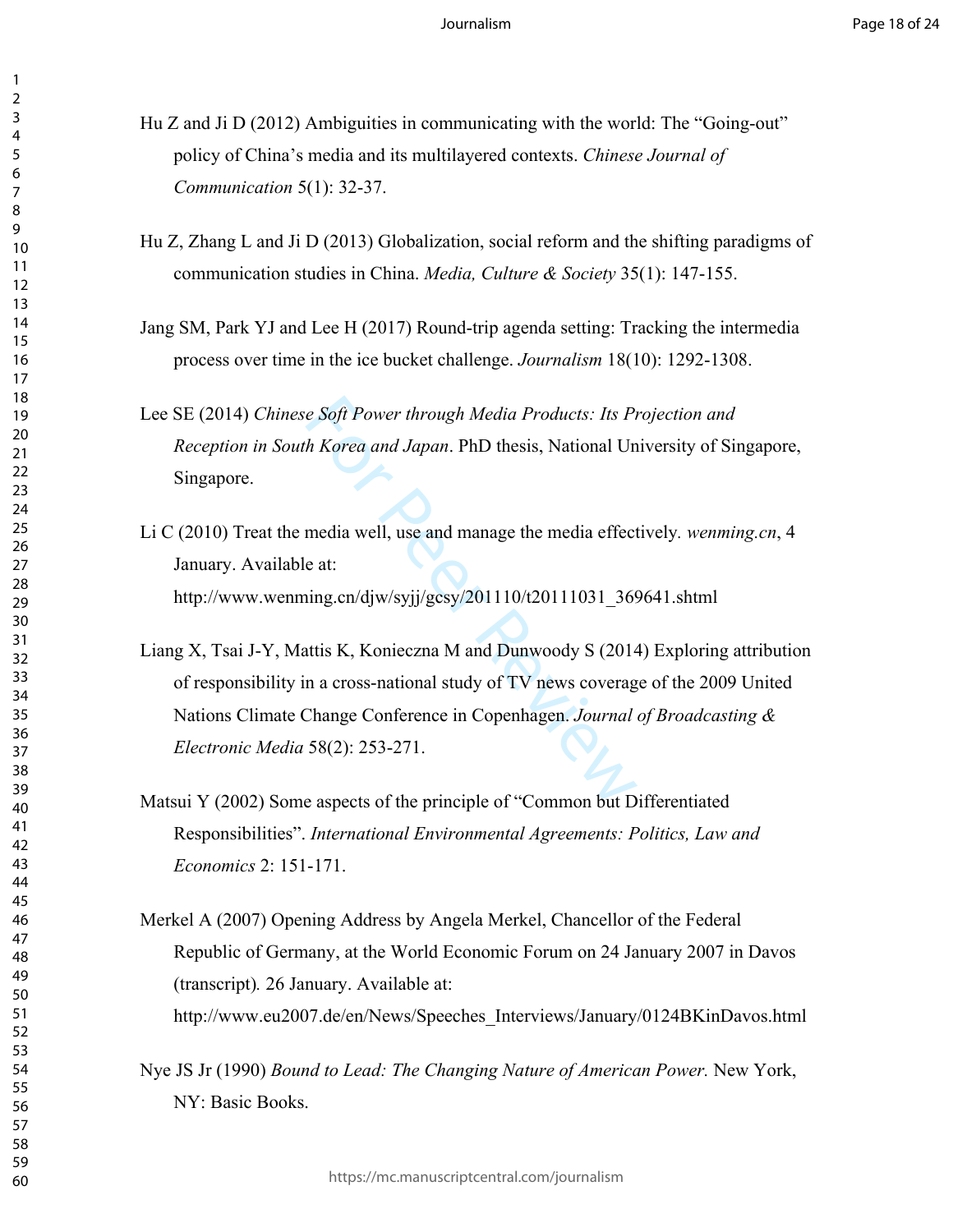$\mathbf{1}$  $\overline{2}$  $\mathsf 3$  $\overline{7}$  $\,8\,$ 

#### Journalism

| Nye JS Jr (2004) Soft Power: The Means to Success in World Politics. New York, NY:<br>Public Affairs.                                                                                                                                                |
|------------------------------------------------------------------------------------------------------------------------------------------------------------------------------------------------------------------------------------------------------|
| Nye JS Jr (2008) Public diplomacy and soft power. The Annals of the American Academy<br>of Political and Social Science 616(1): 94-109.                                                                                                              |
| Nye JS Jr (2010) The Future of Power. New Yok, NY: Public Affairs.                                                                                                                                                                                   |
| Post S, Königslöw KK and Schäfer MS (2018). Between guilt and obligation: Debating<br>the responsibility for climate change and climate politics in the media.<br><b>Environmental Communication 1-17.</b>                                           |
| Rajamani L (2000) The principle of Common but Differentiated Responsibility and the<br>balance of commitments under the climate regime. Review of European Community<br>and International Environmental Law 9(2): 120-131.                           |
| Robertson R (1995) Glocalization: Time-space and homogeneity-heterogeneity. In:<br>Featherstone M, Lash S and Robertson R (eds) Global Modernities. Thousand Oaks,<br>CA: Sage, pp. 25-44                                                            |
| Roselle L, Miskimmon A and O'Loughlin B (2014) Strategic narrative: A new means to<br>understand soft power. Media, War & Conflict 7(1): 70-84.                                                                                                      |
| Sanger DE and Perlez J (2017) Trump hands the Chinese a gift. The chance for global<br>leadership. The New York Times, 1 June. Available at:<br>https://www.nytimes.com/2017/06/01/us/politics/climate-accord-trump-china-global-<br>leadership.html |
| Servaes J (2016) The Chinese dream shattered between hard and soft power? Media,<br>Culture & Society 38(3): 437-449.                                                                                                                                |
| Sheafer T, Ben-Nun Bloom P, Shenhav SR and Segev E (2013) The conditional nature of<br>value-based proximity between countries: Strategic implications for mediated public<br>diplomacy. American Behavioral Scientist 57(9): 1256-1276.             |
|                                                                                                                                                                                                                                                      |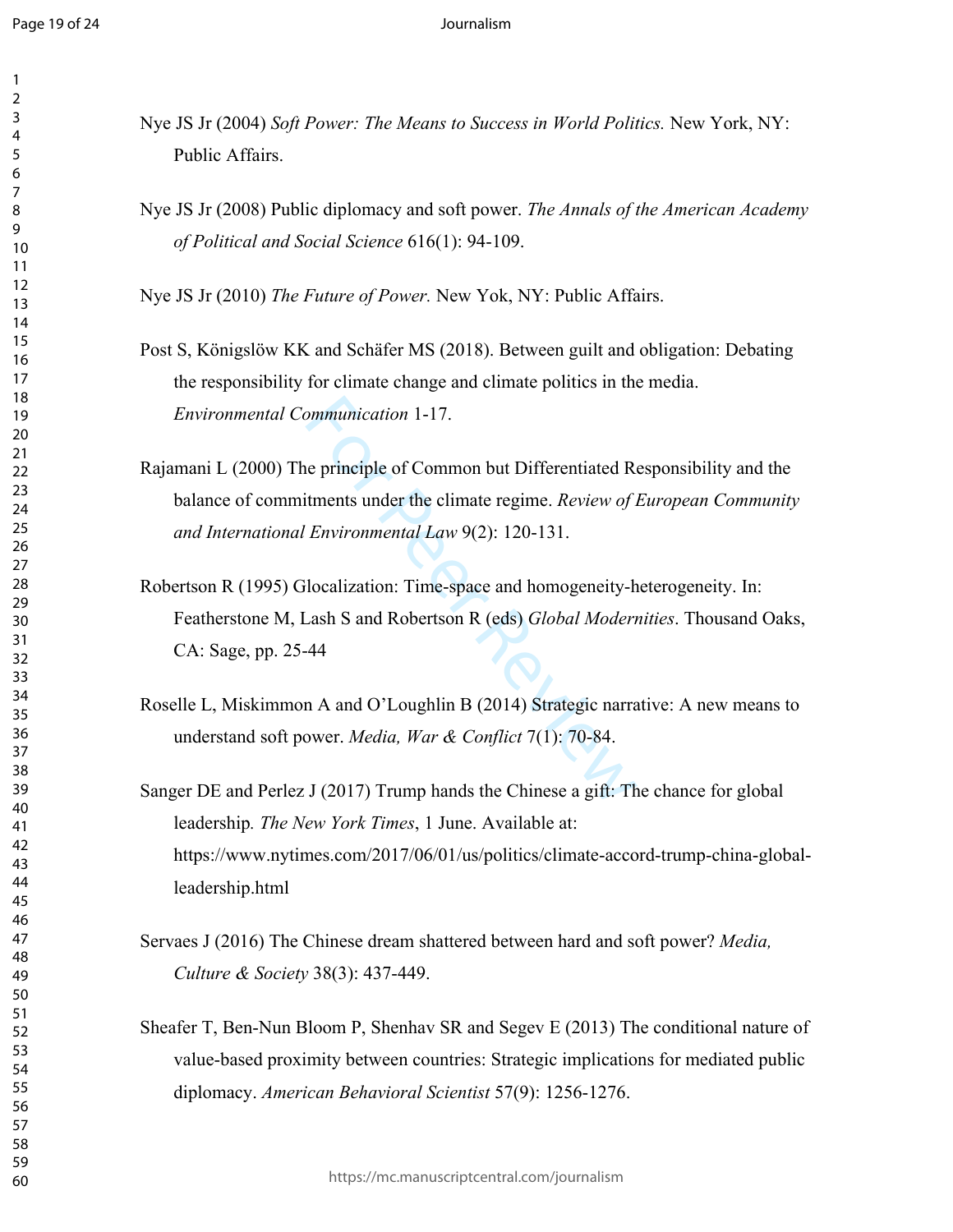- Sheafer T and Gabay I (2009) Mediated public diplomacy: A strategic contest over international agenda building and frame building. *Political Communication* 26(4): 447-467.
- Sheafer T and Shenhav SR (2009) Mediated public diplomacy in a new era of warfare. *The Communication Review* 12(3): 272-283.
- Sheafer T, Shenhav SR, Takens J and Atteveldt WV (2014) Relative political and value proximity in mediated public diplomacy: The effect of state-level homophily on international frame building. *Political Communication* 31(1): 149-167.

Stone CD (2004) Common but differentiated responsibilities in international law. *American Journal of International Law* 98(2): 276-301.

- Sun W (2014) Foreign or Chinese? Reconfiguring the symbolic space of Chinese media. *International Journal of Communication* 8: 1894-1911.
- Formal differentiated responsibilities in interaction 51(1).<br>
In of International Law 98(2): 276-301.<br>
In or Chinese? Reconfiguring the symbolic spanner of Communication 8: 1894-1911.<br>
In the Symbolic spanner of Communicat The White House (2010) National security strategy*.* Available at: https://www.whitehouse.gov/sites/default/files/rss\_viewer/national\_security\_strategy .pdf (accessed 26 February 2018).
- United Nations (1992) Report of the United Nations Conference on Environment and Development. *Un.org*, 12 Auguest. Available at: http://www.un.org/documents/ga/conf151/aconf15126-1annex1.htm
- Vonbun R, Königslöw KK and Schoenbach K (2016) Intermedia agenda-setting in a multimedia news environment. *Journalism* 17(8): 1054-1073.
- Wang J (2006) Managing national reputation and international relations in the global era: Public diplomacy revisited. *Public Relations Review* 32(2): 91-96.
- Wu DD (2008) Patterns of global-local fusion in Chinese internet advertising. In: Wu DD (ed.) *Discourses of Cultural China in the Globalizing Age*. Hong Kong: Hong Kong University Press, 99-112.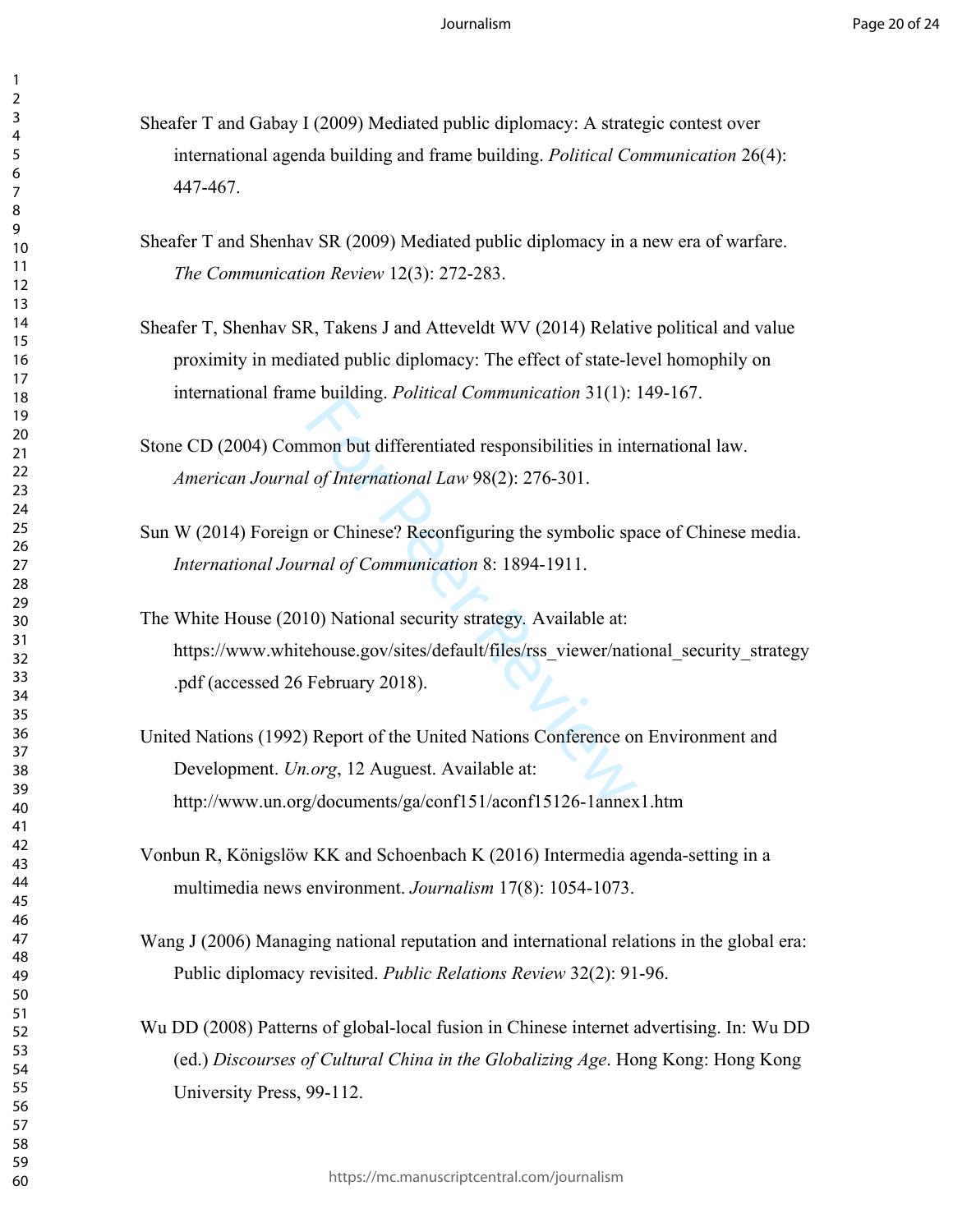#### Journalism

| Zeng E (2010) CNC World and China's Soft Power: How CNC World Reports Major<br>Global Agenda. Master thesis, National Chengchi University, China. |
|---------------------------------------------------------------------------------------------------------------------------------------------------|
| Zhang T, Khalitova L, Myslik B, Mohr TL, Kim JY and Kiousis S (2018) Comparing                                                                    |
| Chinese state-sponsored media's agenda-building influence on Taiwan and                                                                           |
| Singapore media duirng the 2014 Hong Kong Protest. Chinese Journal of                                                                             |
| Communication $11(1)$ : 66-87.                                                                                                                    |
|                                                                                                                                                   |
| Zhang X (2008) China as an emerging soft power: Winning hearts and minds through                                                                  |
| communicating with foreign publics. China Policy Institute Discussion Paper 35.                                                                   |
| Zhang X (2013) How ready is China for a China-style world order? China's state media                                                              |
| discourse under construction. Ecquid Novi: African Journalism Studies 34(3): 79-<br>101.                                                          |
| Zhao Q (2011) Public Diplomacy at Early Stage. China.org.cn, 3 March. Available at:                                                               |
| http://www.china.org.cn/china/NPC_CPPCC_2011/2011-                                                                                                |
| 03/03/content_22042058.htm                                                                                                                        |
| Zhao X (2017) Responsible China: A Critical Discourse Analysis of Soft Power                                                                      |
| Projection through Transnational Media. PhD thesis, Bangor University, UK.                                                                        |
| Zoellick RB (2005) Whither China: From membership to responsibility? U.S.                                                                         |
| Department of State, 21 September. Available at: http://2001-                                                                                     |
|                                                                                                                                                   |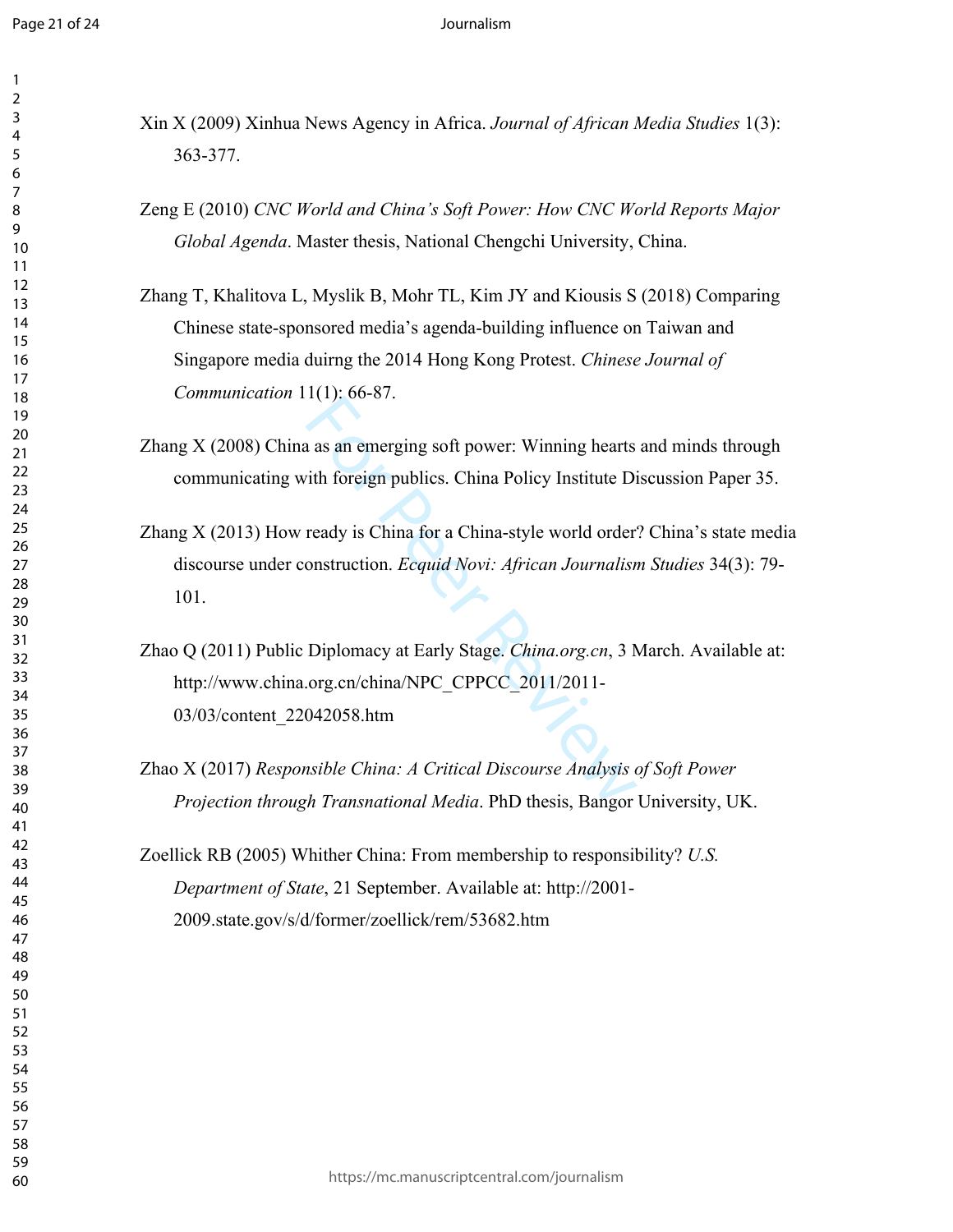Journalism

| Values with<br>Chinese features<br>but being<br>incompatible with<br>others'/constructed<br>as being<br>incompatible | Values with<br>Chinese features<br>but being slightly<br>different from<br>others'/constructed<br>as being slightly<br>different<br>(possibility of<br>discussion) | Values with Chinese<br>features and being<br>universally<br>accepted/constructed<br>as being universal | Values with<br>Chinese features<br>and being identical<br>with<br>others'/constructed<br>as being identical |
|----------------------------------------------------------------------------------------------------------------------|--------------------------------------------------------------------------------------------------------------------------------------------------------------------|--------------------------------------------------------------------------------------------------------|-------------------------------------------------------------------------------------------------------------|
|                                                                                                                      |                                                                                                                                                                    | Success of China's soft power projection                                                               |                                                                                                             |
| Values attacked<br>or ignored                                                                                        | Values<br>discussed or<br>ignored                                                                                                                                  | Values<br>accepted<br>(possibly<br>only<br>superficially)                                              | Values<br>accepted<br>(possibly<br>with high<br>consent)                                                    |
|                                                                                                                      |                                                                                                                                                                    | e 1. (Constructed) Values in Chinese media and acceptance in the receiving co                          |                                                                                                             |
|                                                                                                                      |                                                                                                                                                                    |                                                                                                        |                                                                                                             |
|                                                                                                                      |                                                                                                                                                                    |                                                                                                        |                                                                                                             |
|                                                                                                                      |                                                                                                                                                                    |                                                                                                        |                                                                                                             |
|                                                                                                                      |                                                                                                                                                                    |                                                                                                        |                                                                                                             |

Figure 1. (Constructed) Values in Chinese media and acceptance in the receiving country.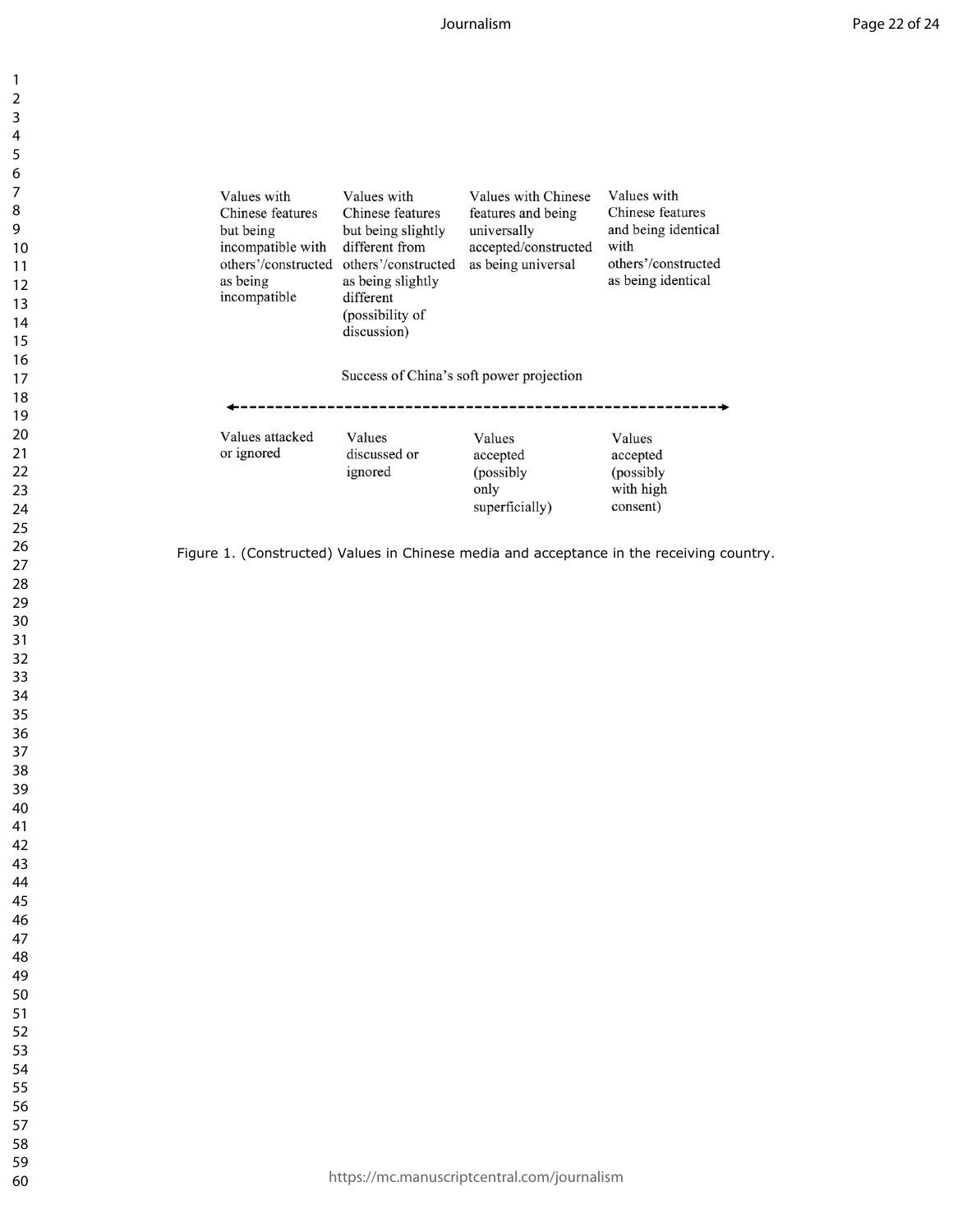$\overline{7}$  $\,8\,$